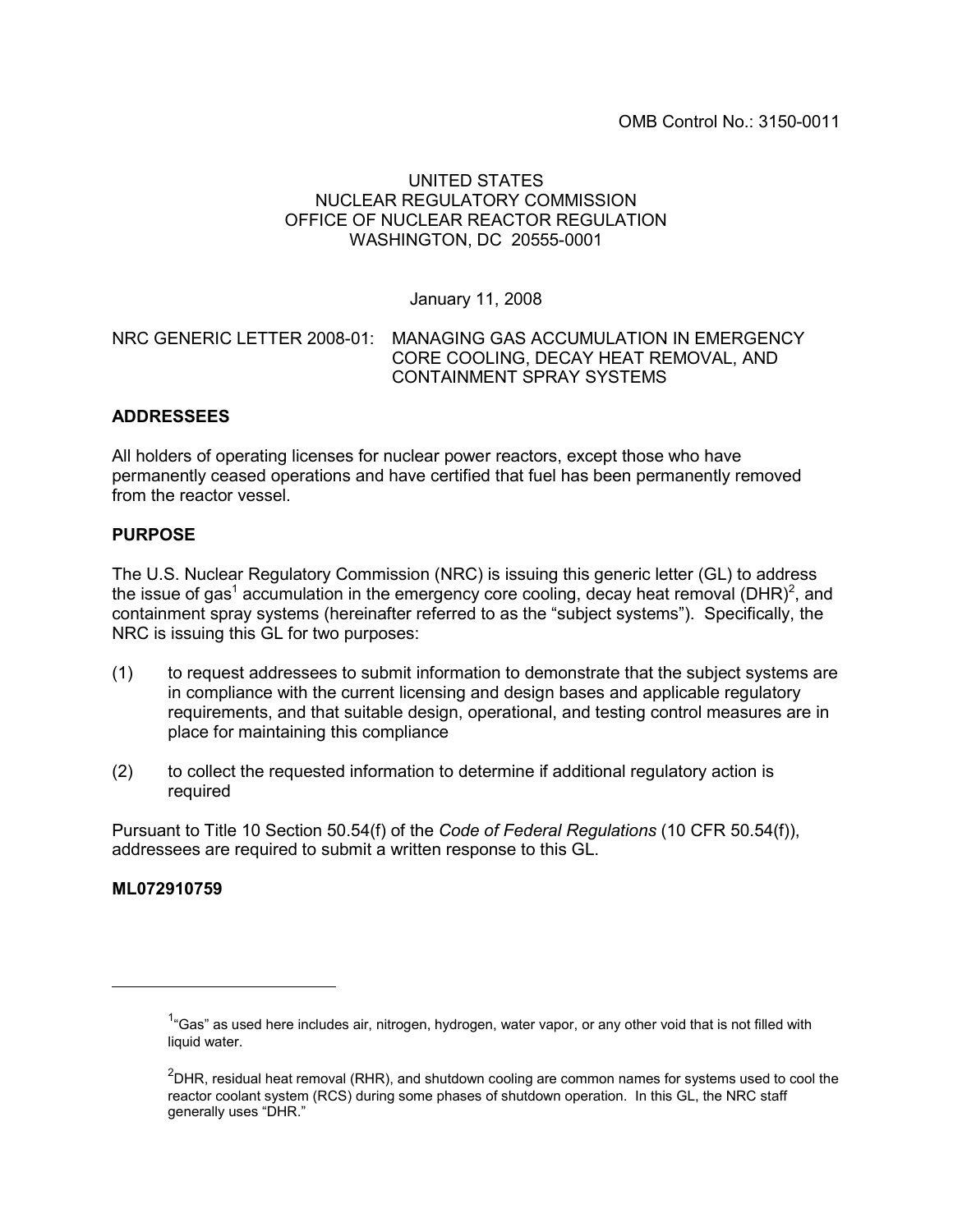### **BACKGROUND**

-

Instances of gas accumulation in the subject systems have occurred since the beginning of commercial nuclear power plant operation. The NRC has published 20 information notices (INs), two GLs, and a NUREG<sup>3</sup> related to this issue and has interacted with the nuclear industry many times in relation to these publications and in response to gas accumulation events. The following paragraphs summarize a few events to illustrate some of the technical and regulatory requirements issues.

In May 1997, at Oconee Nuclear Station Unit 3, hydrogen ingestion during plant cooldown damaged and rendered nonfunctional two high-pressure injection (HPI) pumps. If the operators had started the remaining HPI pump, it too would have been damaged. The NRC responded with an augmented inspection team (IN 97-38, "Level-Sensing System Initiates Common-Mode Failure of High-Pressure-Injection Pumps," June 24, 1997, ADAMS Accession No. ML031050514. The NRC team reported that there had been a total lack of HPI capability during power operation, a failure to meet technical specification (TS) HPI operability requirements, design deficiencies, inadequate maintenance practices, operators who were less than attentive to plant parameters, a failure to adequately assess operating experience, and a violation of Criterion III of Appendix B to 10 CFR Part 50. The NRC's followup actions are summarized in "Notice of Violation and Proposed Imposition of Civil Penalties - \$330,000," August 27, 1997, http://www.nrc.gov/reading-rm/doc-collections/enforcement/actions/reactors/ea97297.html).

As a result of this Oconee Unit 3 event, the industry initiated an improvement activity to address the gas issue. Based on the anticipated actions, the NRC concluded that no generic action was necessary. However, significant gas events that can adversely impact operability of the subject systems continued to occur, as illustrated in the following paragraphs.

Dresden Nuclear Power Station Unit 3 experienced a reactor scram on July 5, 2001, that was accompanied by a water hammer<sup>4</sup> due to high pressure coolant injection (HPCI) system voids resulting from inadequate pipe venting. The licensee discovered a damaged pipe support that rendered the HPCI system inoperable on July 19, 2001. On September 28, 2001, NRC inspectors discovered discrepancies in another HPCI hanger that may have been caused by the water hammer. The licensee repaired the hangers on September 30, 2001, and vented the system. An NRC inspector identified a high point that had not been vented and air was removed when the licensee vented that location. The HPCI system was inoperable from July 5, 2001, to September 30, 2001 (NRC Supplemental Inspection Report 50-237, 50-239/2003-012, December 18, 2003, ADAMS Accession No. ML033530204). The NRC found violations of 10 CFR 50.9, a TS, and 10 CFR Part 50, Criterion XVI of Appendix B to 10 CFR Part 50 ("Notice of Violation and Proposed Imposition of Civil Penalty - \$60,000, and Final

<sup>&</sup>lt;sup>3</sup>GL 88-17, "Loss of Decay Heat Removal," October 17, 1988 (Agencywide Documents Management and Access System (ADAMS) Accession No. ML031200496); GL 97-04, "Assurance of Sufficient Net Positive Suction Head for Emergency Core Cooling and Containment Heat Removal Pumps," October 7, 1997 (ADAMS Accession No. ML031110062); and NUREG-0897, Revision 1, "Containment Emergency Sump Performance—Technical Findings Related to USI A-43," October 1985.

<sup>&</sup>lt;sup>4</sup> "Water hammer" refers to any transient pressure condition that is caused by or exacerbated by the presence of a void in a system regardless of whether the pressure condition was benign or resulted in damage.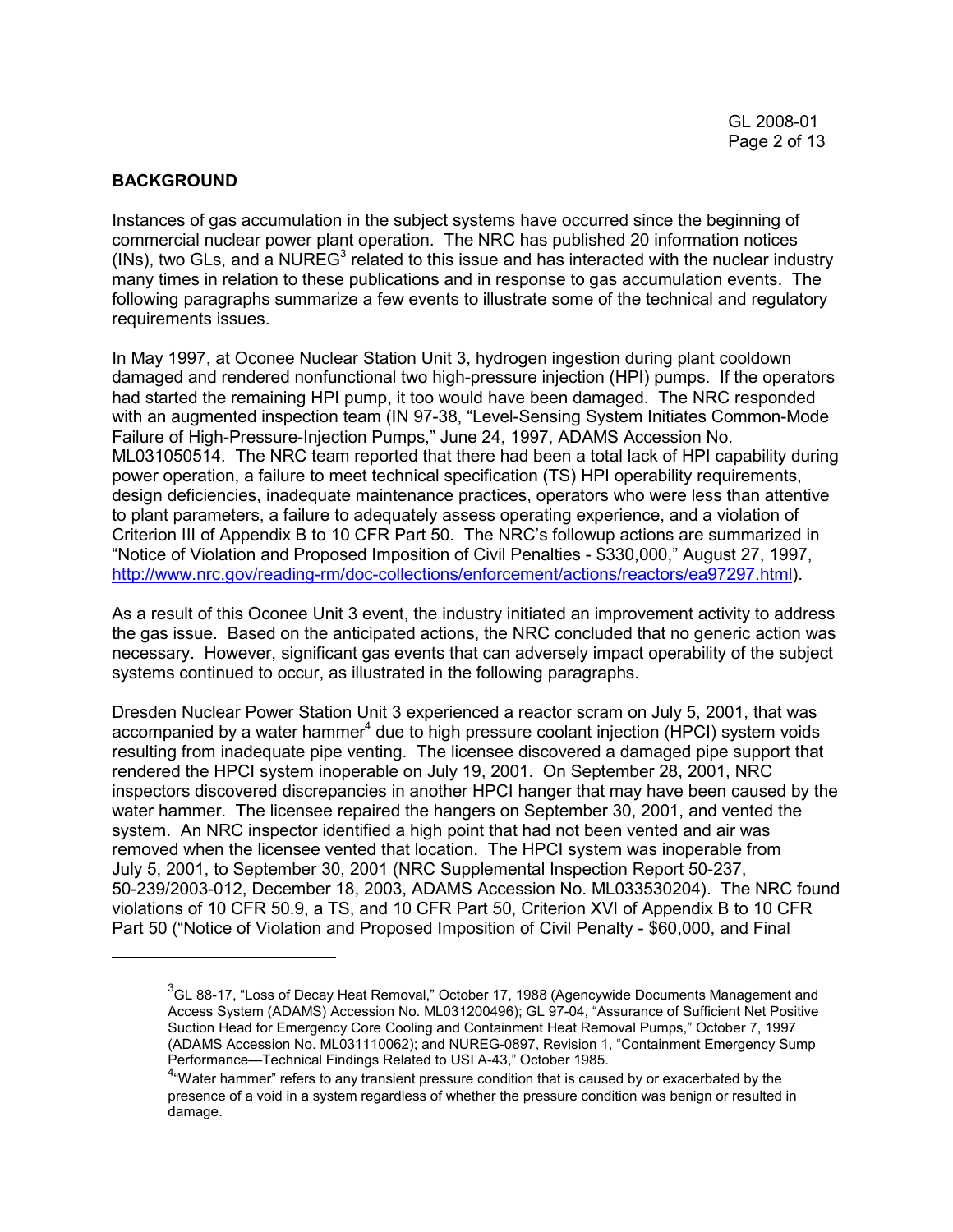Significance Determination for a White Finding," June 23, 2003, ADAMS Accession No. ML031740755).

On June 4, 2003, Quad Cities operators performed a monthly TS surveillance to demonstrate that the 1B core spray pump discharge piping was full of water. The piping was vented for 12 minutes before water flow was observed and the NRC inspectors determined that the licensee had failed to provide a correct venting procedure that would ensure continued pump operability. The system engineer estimated that the piping was about one-half empty. A water hammer with the potential to cause damage would have occurred if the core spray pump had been started and the core spray system was determined to be inoperable in the as-found condition. The NRC inspectors also determined that the emergency core cooling system (ECCS) surveillance procedures were incorrect, that licensee review in response to the excess gas was inadequate, and that TS 3.0.4 had been violated. This was considered to be a licensee-identified violation, the finding was greater than minor because of the pump inoperability, and the finding was considered to be of very low safety significance because it did not result in an actual loss of function. It was dispositioned as a noncited violation and entered into the corrective action program (NRC Inspection Report 50-254/03-05, 50-265/03-05, July 17, 2003, ADAMS Accession No. ML031980621).

On August 14, 2003, the Perry Nuclear Power Plant scrammed from 100 percent power because of a loss of offsite power. This caused a momentary loss of common water leg pumps $<sup>5</sup>$ </sup> and a discharge pressure decrease from 44 psig to 7 psig allowed accumulated gas to completely void a water leg pump and the associated feedwater leakage control system piping. Pump operation was restored by venting the pump casing but a piping high point that was not included in fill and vent procedures was not vented. On September 10, 2003, the licensee vented enough gas from the high point that would have caused the pump to be non-functional if another loss of offsite power had occurred. If the RHR and/or the low-pressure core spray pumps had started while the leakage control system piping was voided, the resulting water hammer could have caused the system piping to rupture. The NRC characterized the inspection finding as white; the finding resulted in a TS violation, escalated enforcement action, and a supplemental inspection (NRC Inspection Report 50-440/2003-009, October 10, 2003, ADAMS Accession No. ML032880107, and January 30, 2004, ADAMS Accession No. ML040330980).

On July 28, 2004, the Palo Verde licensee identified that ECCS suction piping voids in all three Palo Verde units could have resulted in a loss of the ECCS during transfer to the recirculation mode for some loss-of-coolant accident (LOCA) conditions. The condition had existed since plant startups in 1986, was contrary to the Palo Verde final safety analysis reports (FSARs), and would not be identified during testing because water is not drawn from the containment emergency sumps. The NRC inspectors identified multiple violations of Criteria III and V in Appendix B to 10 CFR Part 50 and violations of 10 CFR 50.59. The NRC responded with a special inspection, issued a yellow finding, and imposed a civil penalty of \$50,000 (NRC Special Inspection Report 50-328, 50-329, 50-330/2004-014, January 5, 2005, ADAMS Accession No.

 $\frac{1}{5}$  $5$ These are 40 gallon per minute (gpm) pumps used to compensate for back-leakage through check valves in RHR and low-pressure core spray piping into the suppression pool. Their purpose is to keep piping full of water where the pipe elevation is higher than the suppression pool. The system is often referred to as a "keep-full" system.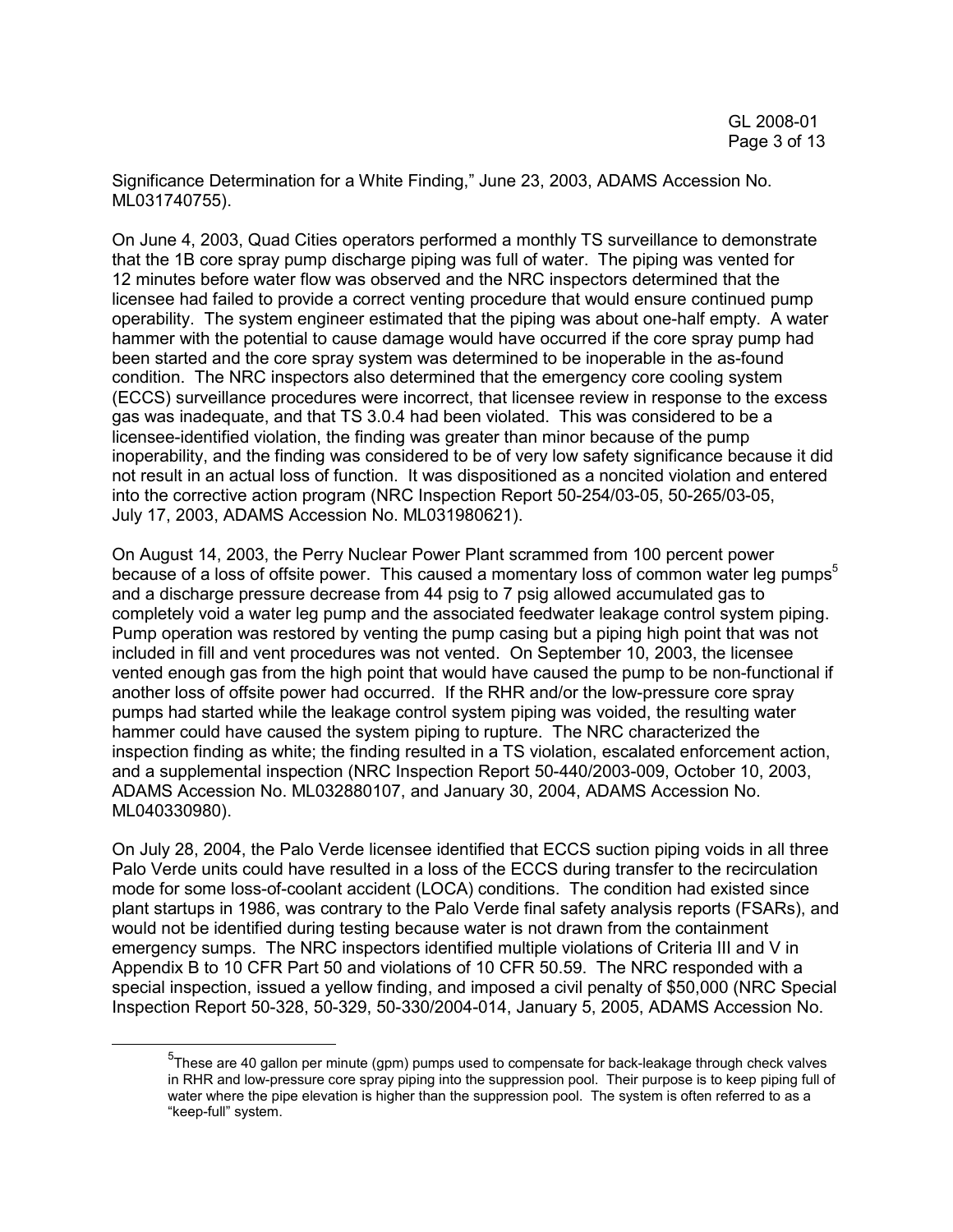ML050050287). The Palo Verde licensee identified the ECCS piping suction voids after being contacted by an engineer from another plant where an NRC inspector had identified the same problem.

In February 2005, an HPI pump at Indian Point Energy Center Unit 2 was found inoperable because the pump casing was filled with gas. The licensee then found several locations in the ECCS piping with gas accumulation. The licensee did not initially understand the implications of the gas condition, and the licensee's early assessments were inadequate, particularly with respect to assessing the operability of the other two HPI pumps. The NRC conducted a special inspection that found one HPI pump was not functional and the other two HPI pumps had a 75 percent failure probability. The NRC found several violations of Criterion XVI of Appendix B to 10 CFR Part 50 and issued a white finding (NRC Inspection Report 50-247/2005-006, June 17, 2005, ADAMS Accession No. ML051680119).

In March 2005, the NRC reported that Diablo Canyon had a sustained history of gas voiding in piping that could possibly result in gas binding or damage to the centrifugal charging pumps or the high pressure safety injection (HPSI) pumps during switchover from cold-leg to hot-leg injection. $6$  The inspection report listed 10 recent gas voiding occurrences and the NRC inspectors concluded that the licensee focused on managing the symptom of the problem rather than finding and eliminating the cause, which is contrary to Criterion XVI of Appendix B to 10 CFR Part 50. The finding was more than minor in that the voiding could have caused mitigating equipment to fail but was of very low safety significance because the inspectors concluded that there was no loss of function. This was a noncited Violation (NRC Inspection Report 50-275, 50-323/2005-006, March 31, 2005, ADAMS Accession No. ML050910120).

In September 2005, a void was discovered in the HPCI pump discharge piping at the Duane Arnold Energy Center resulting from "turbulent penetration" that caused hot water from the feedwater pipe to penetrate downward into the HPCI discharge pipe. This heated the HPCI pipe on the low pressure side of a closed valve to greater than the saturation temperature and caused steam to be generated in the low pressure pipe as fast as it was vented. The condition had existed since plant startup (Licensee Event Report 50-331/2005-004, November 28, 2005, ADAMS Accession No. ML053360261). The NRC opened an unresolved item (URI 05000331/2006002-03) for further NRC review of the licensee's piping analysis that evaluated HPCI system operability with the voided piping. NRC determined the condition to be adverse to quality since it was not identified by the licensee, was uncorrected, and was a violation of Criterion XVI to Appendix B of 10 CFR Part 50. The issue was found to be of very low safety significance and entered into the corrective action program. The violation was treated as a noncited Violation. (NRC Inspection Report 50-331/2006-002, April 27, 2006, ADAMS Accession No. ML061210448, and NRC Inspection Report 50-331/2006-008, March 2, 2007, ADAMS Accession No. ML070640515).

In October 2005, an NRC inspection team at the Palo Verde Nuclear Generating Station identified that, following a postulated accident when refueling water tank (RWT) level reached

 <sup>6</sup>  ${}^{6}$ A similar gas accumulation problem under closed valves in the recirculation piping from the DHR discharge to the HPSI and charging pump suctions has occurred at several plants. This has the potential to cause loss of all high pressure RCS makeup capability when shifting suction to the emergency containment sump from the refueling water or borated water storage tank following a LOCA.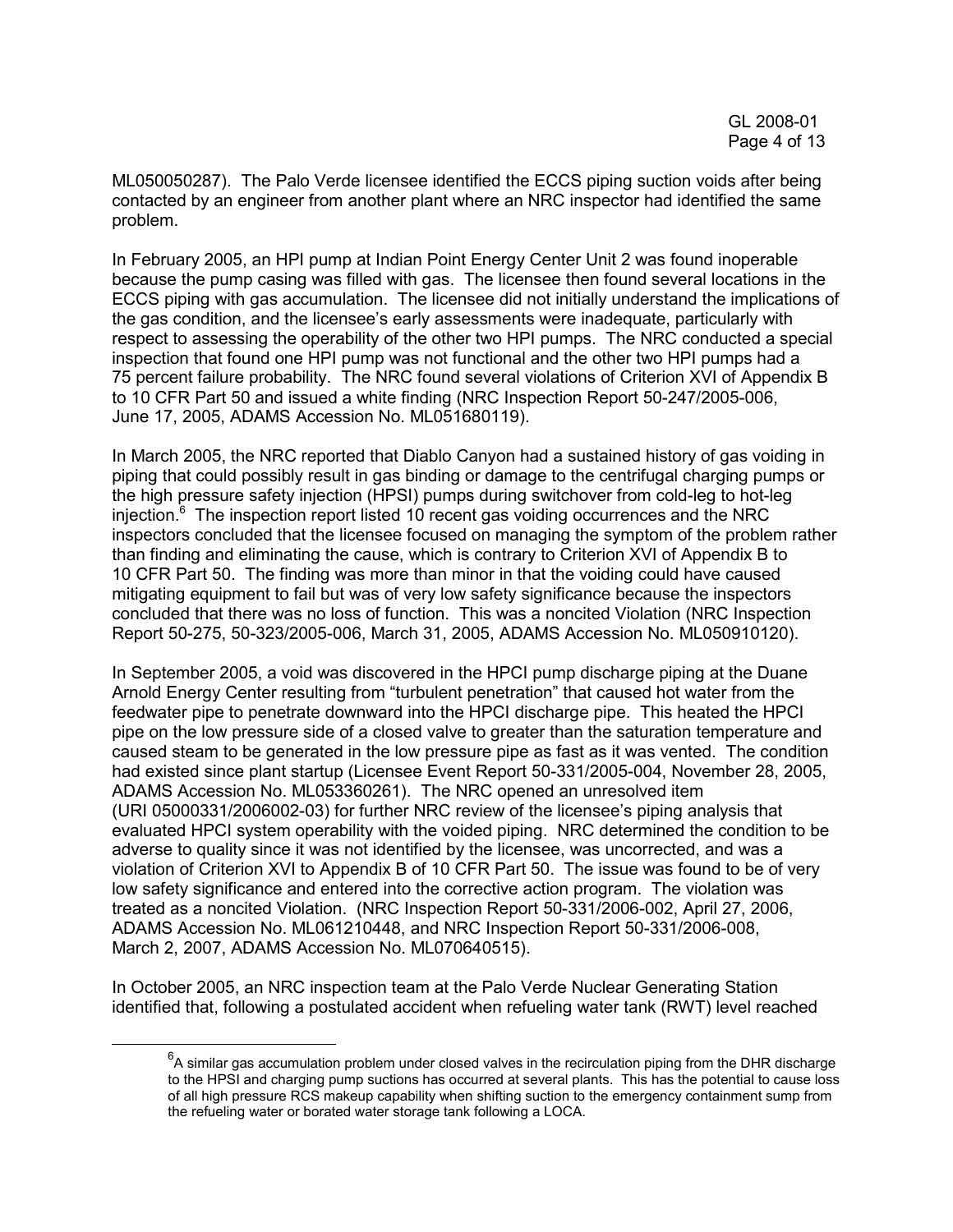the setpoint for containment sump recirculation, the licensee's design basis credited containment pressure for preventing the ECCS pumps from continuing to reduce RWT level and drawing air into the ECCS. However, a recent licensee analysis showed that the minimum containment pressure would be less than needed. The licensee declared the ECCS inoperable at all three units, requiring a shutdown of Units 2 and 3 (Unit 1 was already shut down). The NRC found multiple violations of Criteria III and V of Appendix B to 10 CFR Part 50 (NRC Supplemental Inspection Report 50-528, 50-529, 50-530/2005-012, January 27, 2006, ADAMS Accession No. ML060300193).

These are a few of the more than 60 gas accumulation events reported since the 1997 Oconee Unit 3 event. The NRC staff has assessed these and other events and has concluded that there is reasonable assurance that plants can continue to operate safely while this GL is addressed.

# **APPLICABLE REGULATORY REQUIREMENTS**

-

The regulations in Appendix A to 10 CFR Part 50 or similar plant-specific principal design criteria<sup>7</sup> provide design requirements, and Appendix B to 10 CFR Part 50, TSs, and licensee quality assurance programs provide operating requirements. Appendix A requirements applicable to gas management in the subject systems include the following:

- General Design Criterion (GDC) 1 requires that the subject systems be designed, fabricated, erected, and tested to quality standards.
- GDC 34 requires an RHR system designed to maintain specified acceptable fuel design limits and to meet design conditions that are not exceeded if a single failure occurs and specified electrical power systems fail.
- GDC 35, 36, and 37 require an ECCS design that meets performance, inspection, and testing requirements. The regulations in 10 CFR 50.46 provide specified performance criteria.
- GDC 38, 39, and 40 require a containment heat removal system design that meets performance, inspection, and testing requirements.

Quality assurance criteria provided in Appendix B that apply to gas management in the subject systems include the following:

• Criteria III and V require measures to ensure that applicable regulatory requirements and the design basis, as defined in 10 CFR 50.2, "Definitions," and as specified in the license application, are correctly translated into controlled specifications, drawings, procedures, and instructions.

<sup>&</sup>lt;sup>7</sup>These apply to facilities with a construction permit issued before May 21, 1972, that are not licensed under Appendix A.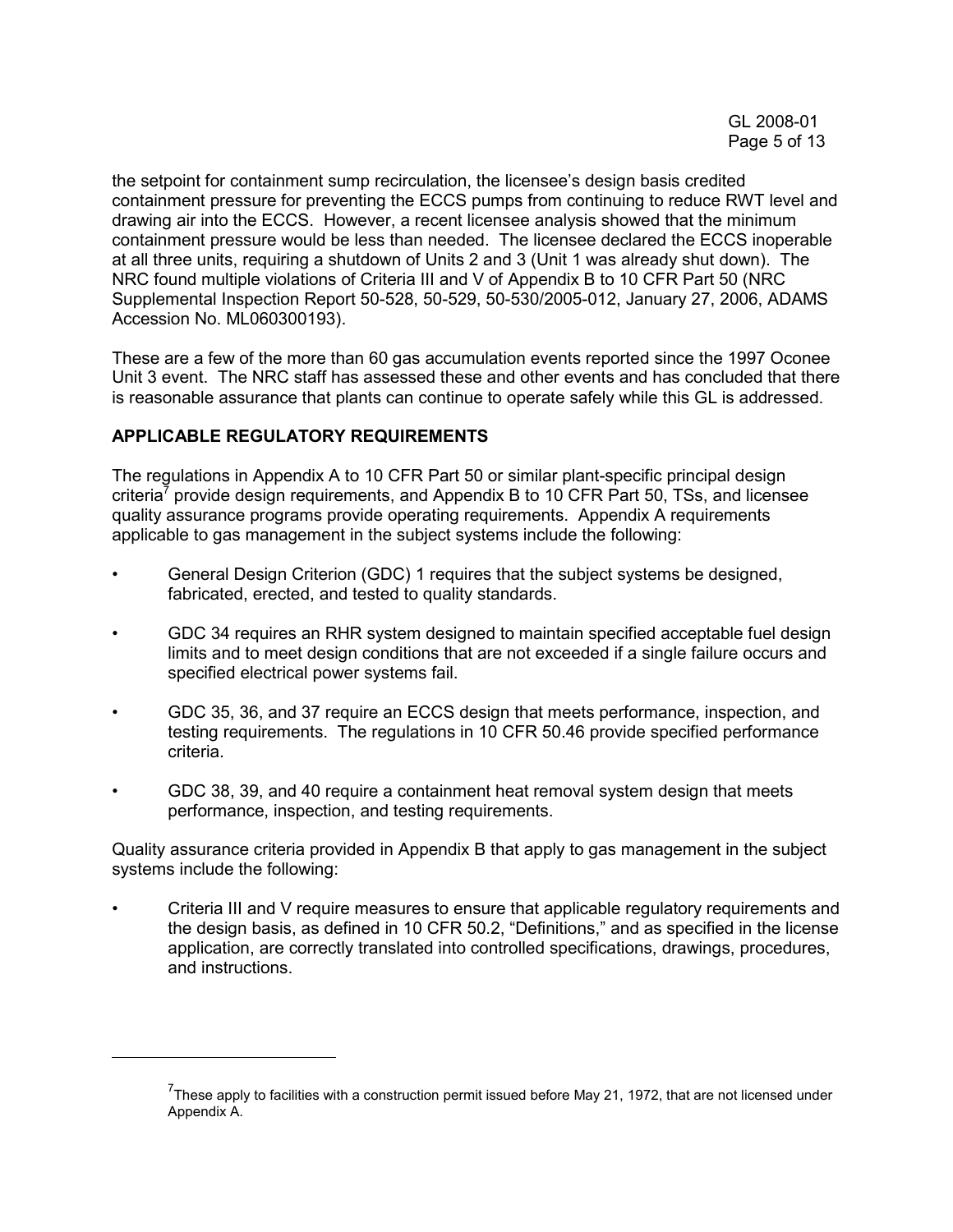- Criterion XI requires a test program to ensure that the subject systems will perform satisfactorily in service. Test results shall be documented and evaluated to ensure that test requirements have been satisfied.
- Criterion XVI requires measures to ensure that conditions adverse to quality, such as failures, malfunctions, deficiencies, deviations, defective material and equipment, and nonconformances, are promptly identified and corrected, and that significant conditions adverse to quality are documented and reported to management.
- Criterion XVII requires maintenance of records of activities affecting quality.

Furthermore, as part of the licensing basis, licensees have committed to certain quality assurance provisions that are identified in both their TSs and quality assurance programs. Licensees have committed to use the guidance of Regulatory Guide (RG) 1.33, "Quality Assurance Requirements (Operation)," revision 2, issued February 1978, which endorses American National Standards Institute (ANSI) N18.7-1976/American Nuclear Society 3.2, "Administrative Controls and Quality Assurance for the Operational Phase of Nuclear Power Plants," or equivalent licensee-specific guidance. Section 5.3.4.4, "Process Monitoring Procedures," of ANSI N18.7 states that procedures for monitoring performance of plant systems shall be required to ensure that engineered safety features and emergency equipment are in a state of readiness to maintain the plant in a safe condition if needed. The limits (maximum and minimum) for significant process parameters shall be identified. Operating procedures shall address the nature and frequency of this monitoring, as appropriate.

In 10 CFR 50.36(c)(3), the NRC defines TS surveillance requirements (SRs) as "relating to test, calibration, or inspection to assure" maintenance of quality, operation within safety limits, and operability. Typically, TS Section 5 or 6 requires that licensees establish, implement, and maintain written procedures covering the applicable procedures recommended in Appendix A to RG 1.33. Appendix A to RG 1.33 identifies instructions for filling and venting the ECCS and DHR system, as well as for draining and refilling heat exchangers. Standard TSs and most licensee TSs provide SRs to verify that at least some of the subject systems piping is filled with water.

# **DISCUSSION**

The events discussed in the Background section illustrate that the licensee was not meeting some of the regulatory requirements identified in the Applicable Regulatory Requirements section. The operating license and regulations require adequate design, tests, procedures, records, and corrective actions, whereas operating experience and NRC inspections have revealed inadequate designs, test programs, procedures, test result documentation, and corrective actions at licensed facilities. This GL requests licensees to provide information on methods used to comply with these NRC requirements. The NRC will evaluate this information to determine if further regulatory action is necessary to ensure compliance.

It is important that the subject systems are sufficiently filled with water to ensure that they can reliably perform their intended functions under all LOCA and non-LOCA conditions that require makeup to the RCS. Portions of these systems and some of the associated pumps are normally in a standby condition while other pumps provide both ECCS and operational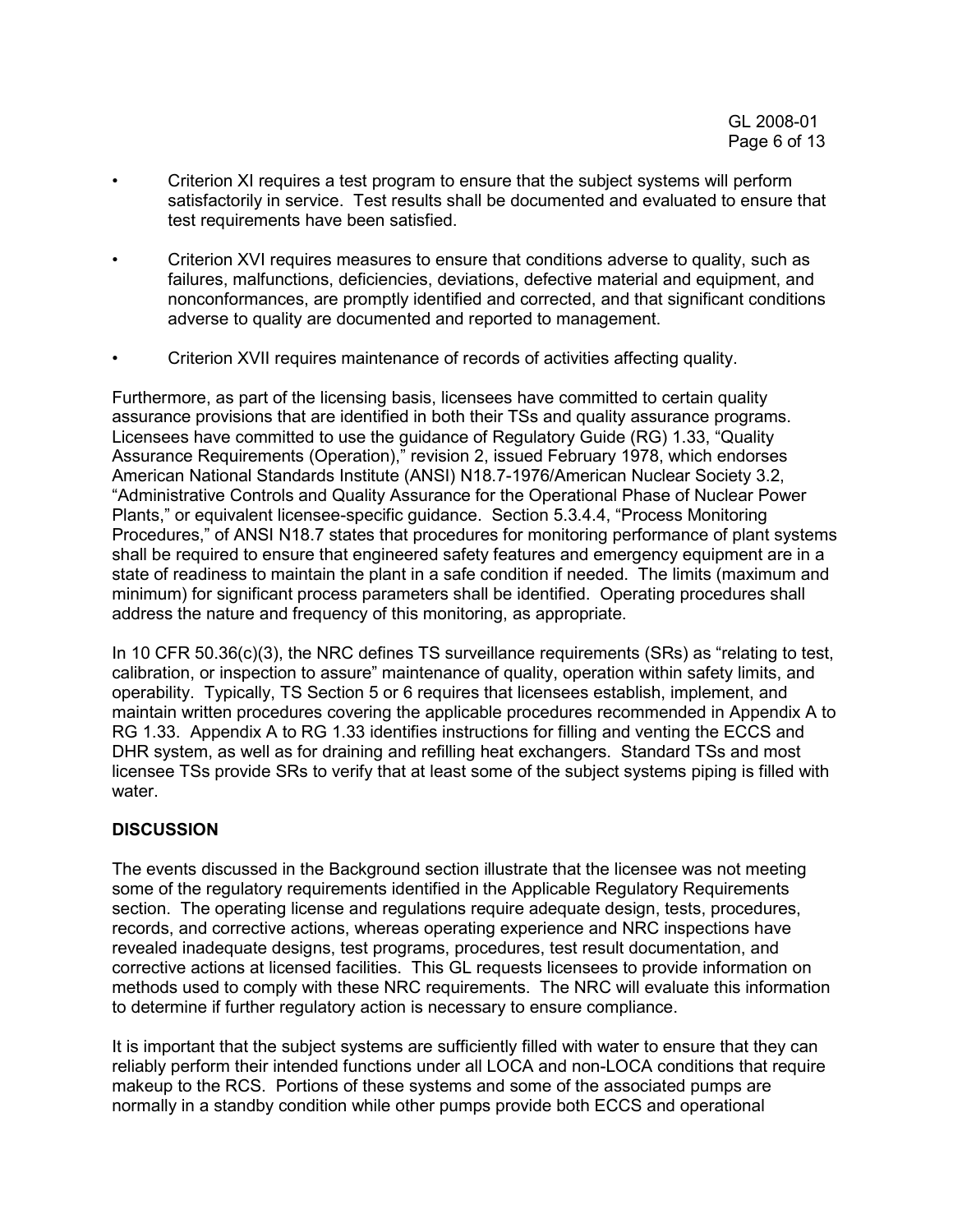functions. For example, some high-pressure pumps are used for normal RCS makeup, and some low-pressure pumps provide a normal DHR capability.

The following six examples illustrate how inadequate gas control can have safety implications:

- (1) The introduction of gas into a pump can cause the pump to become air bound with little or no flow, rendering the pump inoperable. Air binding can render more than one pump inoperable when pumps share common discharge or suction headers, or when the gas accumulation process affects more than one train, greatly increasing the risk significance. Such a common-mode failure would result in the inability of the ECCS or the DHR system to provide adequate core cooling and the inability of the containment spray system to maintain the containment pressure and temperature below design limits. An air-bound pump can become damaged quickly, eliminating the possibility of recovering the pump during an event by subsequently venting the pump and suction piping.
- (2) Gas introduced into a pump can render the pump inoperable, even if the gas does not air bind the pump, because the gas can reduce the pump discharge pressure and flow capacity to the point that the pump cannot perform its design function. For example, an HPI pump that is pumping air-entrained water may not develop sufficient discharge pressure to inject under certain small-break LOCA scenarios.
- (3) Gas accumulation can result in water hammer or a system pressure transient, particularly in pump discharge piping following a pump start, which can cause piping and component damage or failure. Gas accumulation in the DHR system has resulted in pressure transients that have caused DHR system relief valves to open. In some plants, the relief valve reseating pressure is less than the existing RCS pressure, a condition that complicates recovery. This was encountered, for example, during an event at Sequoyah where a pressure pulse resulting from gas in RHR discharge piping caused a relief valve to open and rendered both RHR trains inoperable for 6 hours because the relief valve failed to reseat.
- (4) Unbalanced loads caused by entrained gas and the reduction in inlet pressure at a pump because of gas in a vertical suction line that causes pump cavitation can result in additional stresses that lead to premature failure of pump components.
- (5) Gas accumulation can result in pumping noncondensible gas into the reactor vessel that may affect core cooling flow.
- (6) The time needed to fill voided discharge piping can delay delivery of water beyond the timeframe assumed in the accident analysis.

The number of identified gas accumulation problems and their significance at some facilities raise concerns about whether similar unrecognized design, configuration, and operability problems exist at other facilities.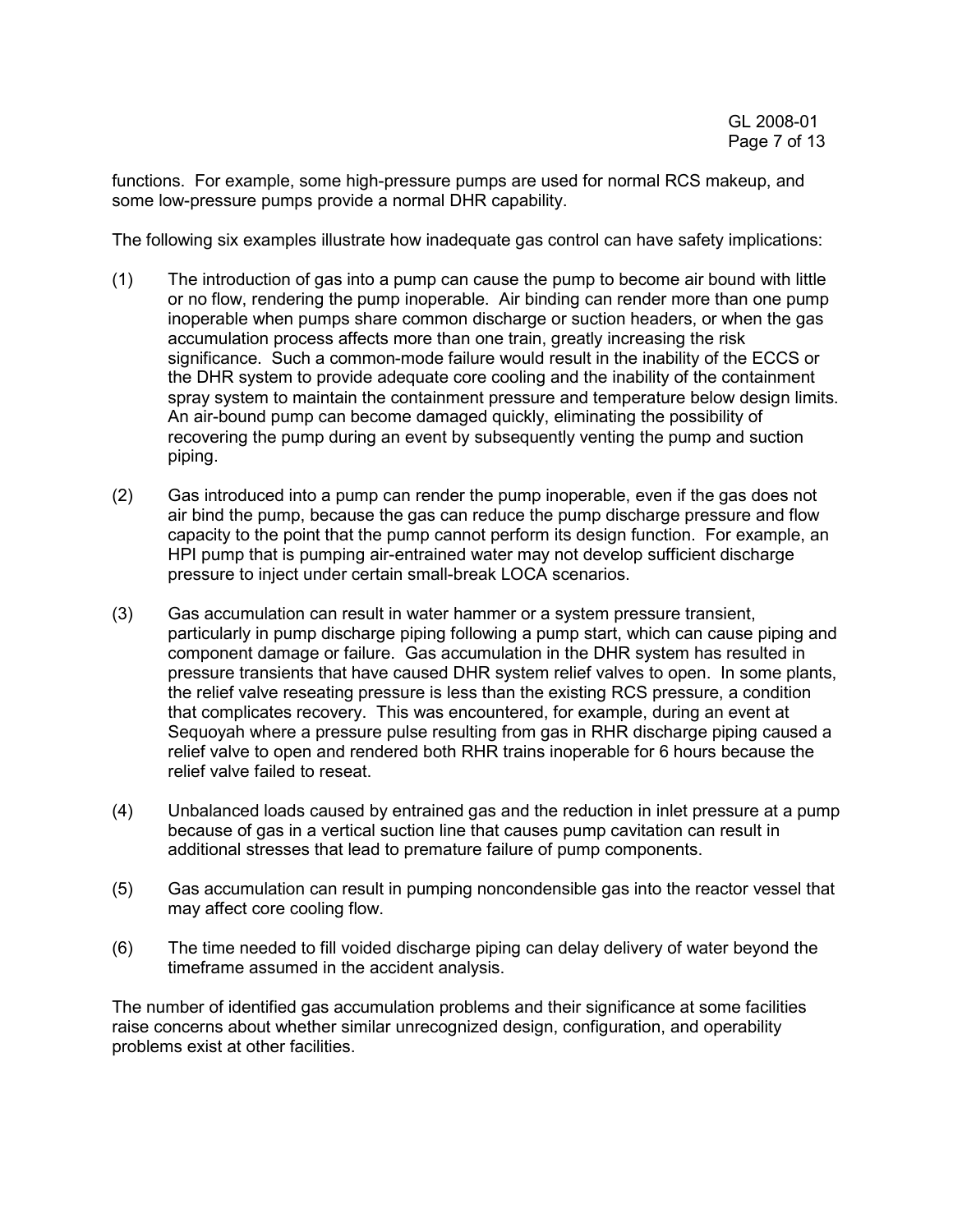A review of the operating experience has identified the following four principal concerns, which are the focus of this GL:

- (1) **Licensing Basis.** The FSARs at many facilities state that the subject systems are full of water and TSs often require periodic surveillances to confirm this condition. Some plant TSs have incomplete SRs that cover only portions of the system. For example, the TSs may require verifying that ECCS discharge piping is full of water but may not include verification of the suction piping or containment spray piping despite the realistic concern that gas accumulation in suction piping may be more serious than gas accumulation in discharge piping. In addition, since the subject systems could be rendered inoperable or degraded by gas accumulation in any section of piping, the regulations require assessment of gas accumulation to establish operability. Some level of gas accumulation may not affect operability and, where justified, some portions of these systems may be excluded from testing.
- (2) **Design.** Criterion III of Appendix B to 10 CFR Part 50 and the operating license identify regulatory requirements for the design of the subject systems. The failure to translate the design basis, such as the system maintained full of water, into drawings, specifications, procedures, and instructions would be contrary to Criterion III of Appendix B to 10 CFR Part 50. Subject system designs vary widely regarding potential gas sources and capability to control gas. Potential gas sources and symptoms of gas leakage from these sources should be identified and potential gas accumulation locations should be known and provisions made to address gas accumulation at these locations. The NRC staff has observed high-point vents that were not located at actual high points, non-existent vents where drawings showed vents, and failure to provide vents or methods for controlling gas at high points. The NRC staff also notes that drawings and isometric diagrams often show piping as level whereas as-installed piping is sloped.
- (3) **Testing.** Criteria V and XI of Appendix B to 10 CFR Part 50 and the operating license require licensees to perform testing using written test procedures that incorporate the requirements and acceptance limits contained in applicable design and licensing documents and Criterion XVII requires appropriate records. Testing of portions of piping and components in the subject systems where unacceptable gas accumulation may occur is necessary to confirm acceptance limits and operability unless it has been acceptability established that some portions may be excluded. Surveillance and testing that do not ensure operability prior to the next surveillance are not consistent with this testing requirement.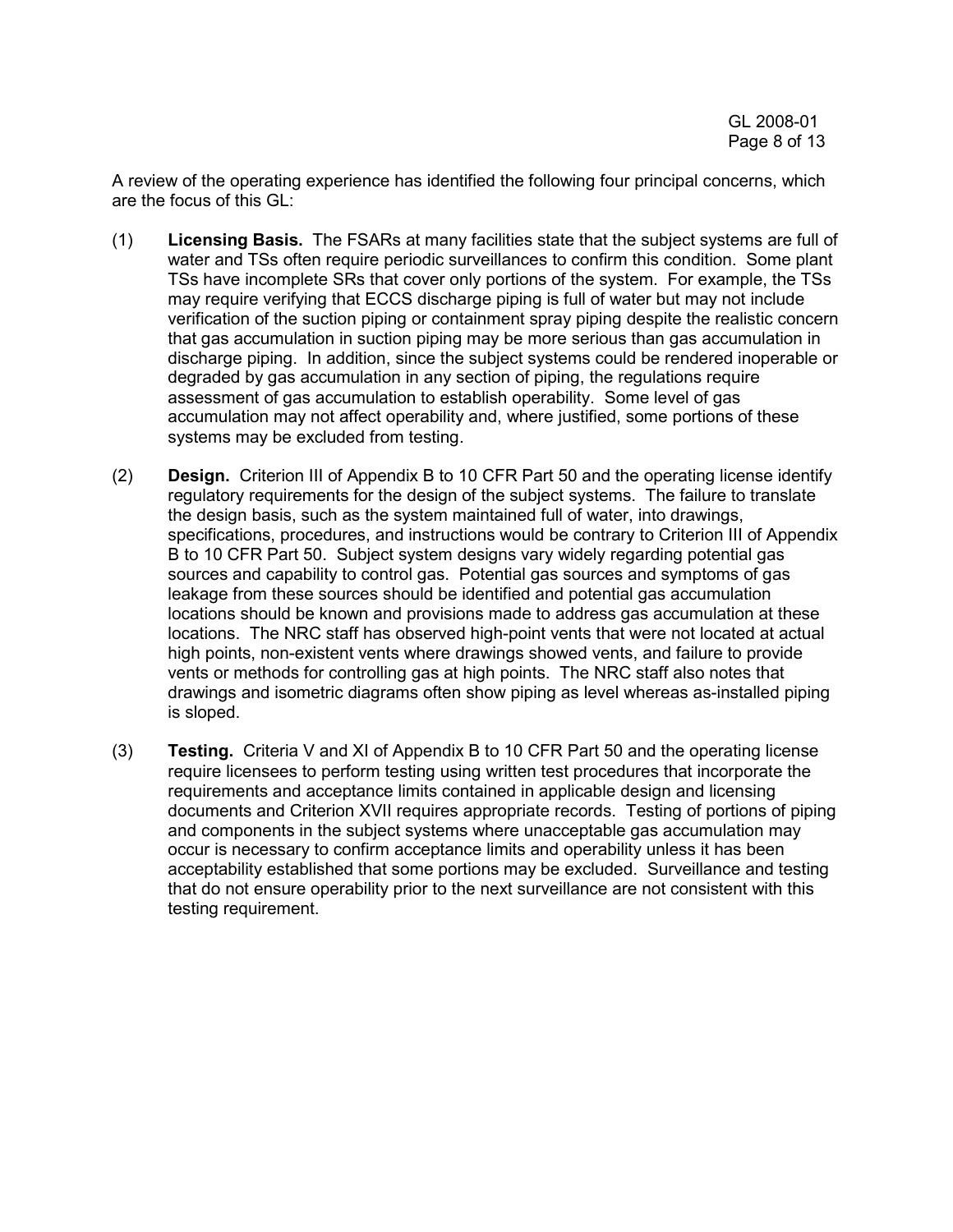(4) **Corrective Actions.** Some licensees have treated the accumulation of substantial gas quantities as an expected condition rather than a nonconforming condition and have not documented the condition even when it involved a substantial volume of gas that clearly constituted a significant condition adverse to quality. In such cases, Criterion XVI of Appendix B to 10 CFR Part 50 requires determining the cause of the condition and taking corrective action to preclude repetition.

The enclosure to this GL, "Technical Considerations for Reasonably Assuring Emergency Core Cooling, Decay Heat Removal, and Containment Spray Systems Operability," provides additional information. Addressees should consider this information when preparing responses to this GL. Furthermore, the NRC staff plans to use this information during activities that are being planned as a followup to this GL and for guidance in the Technical Specifications Task Force program to develop improved TSs.

## **REQUESTED ACTIONS**

The NRC requests that each addressee evaluate its ECCS, DHR system, and containment spray system licensing basis, design, testing, and corrective actions to ensure that gas accumulation is maintained less than the amount that challenges operability of these systems, and that appropriate action is taken when conditions adverse to quality are identified.

### **REQUESTED INFORMATION**

The NRC requests that each addressee provide the following information: (a) A description of the results of evaluations that were performed pursuant to the above requested actions. This description should provide sufficient information to demonstrate that you are or will be in compliance with the quality assurance criteria in Sections III, V, XI, XVI, and XVII of Appendix B to 10 CFR Part 50 and the licensing basis and operating license as those requirements apply to the subject systems; (b) A description of all corrective actions, including plant, programmatic, procedure, and licensing basis modifications that you determined were necessary to assure compliance with these regulations; and, (c) A statement regarding which corrective actions were completed, the schedule for completing the remaining corrective actions, and the basis for that schedule.

#### **REQUIRED RESPONSE**

In accordance with 10 CFR 50.54(f), an addressee must respond as described below.

Within 9 months of the date of this GL, each addressee is requested to submit a written response consistent with the requested actions and information. If an addressee cannot meet the requested response date, the addressee shall provide a response within 3 months of the date of this GL and is requested to describe the alternative course of action that it proposes to take, including the basis for the acceptability of the proposed alternative course of action.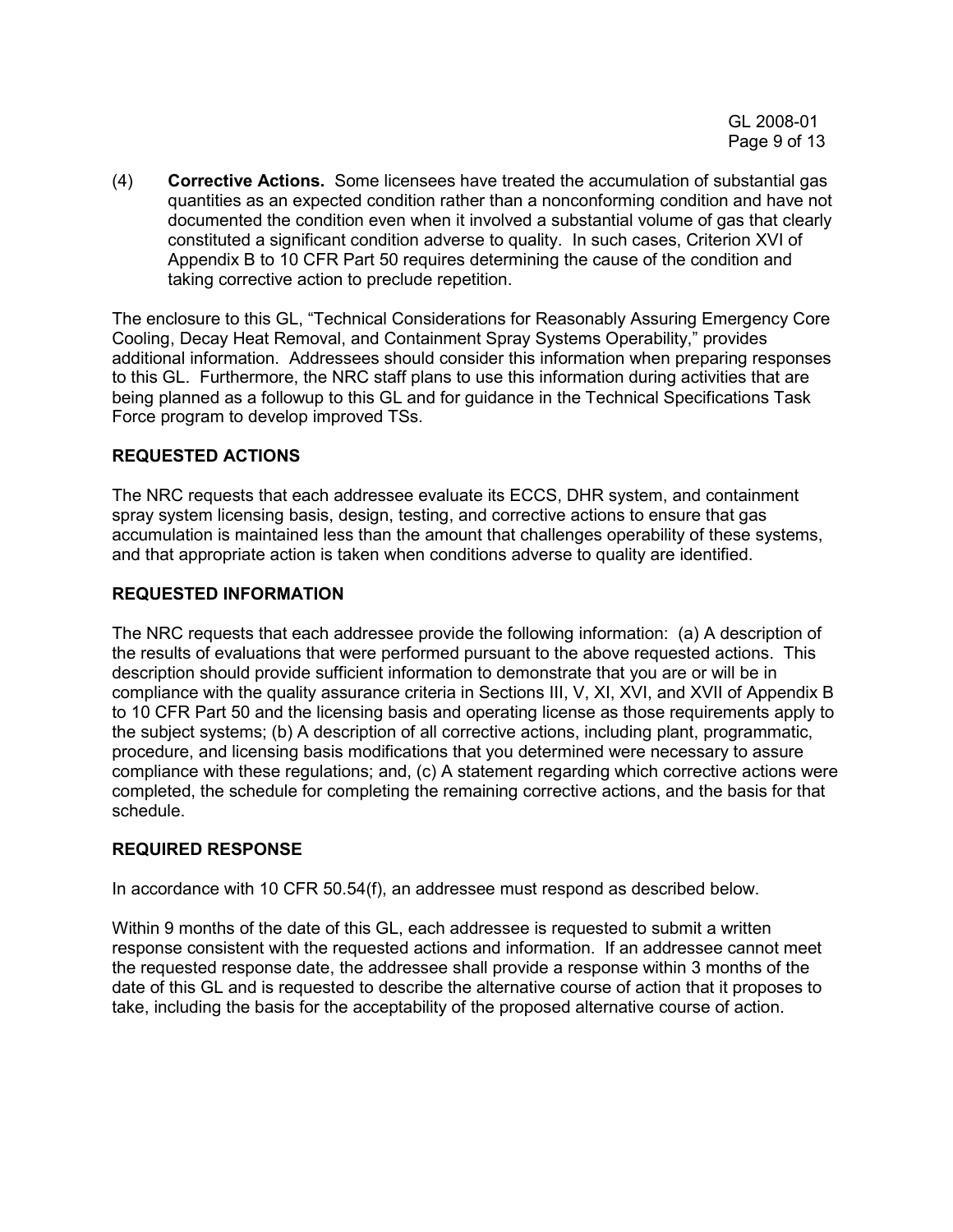The required written response should be addressed to the U.S. Nuclear Regulatory Commission, ATTN: Document Control Desk, 11555 Rockville Pike, Rockville, MD 20852, under oath or affirmation under the provisions of Section 182a of the Atomic Energy Act of 1954, as amended, and 10 CFR 50.54(f). In addition, addressees should submit a copy of the response to the appropriate regional administrator.

# **REASONS FOR INFORMATION REQUEST**

The NRC is requesting this information because a review of operating experience and NRC inspection results shows recent instances of gas accumulation events involving the subject systems that have rendered or potentially rendered these risk-significant systems inoperable.

| <b>Document</b><br><b>Number</b>                                                             | <b>Document Name</b>                                                                                                                                                | <b>ADAMS</b><br><b>Accession No.</b>                                    |
|----------------------------------------------------------------------------------------------|---------------------------------------------------------------------------------------------------------------------------------------------------------------------|-------------------------------------------------------------------------|
| GL 88-17                                                                                     | Loss of Decay Heat Removal                                                                                                                                          | ML031200496                                                             |
| GL 97-04                                                                                     | Assurance of Sufficient Net Positive Suction Head for<br><b>Emergency Core Cooling and Containment Heat Removal</b><br>Pumps                                        | ML031110062                                                             |
| IN 86-63                                                                                     | Loss of Safety Injection Capability                                                                                                                                 | ML031250058                                                             |
| IN 86-80                                                                                     | Unit Startup with Degraded High Pressure Safety Injection ML031250214<br>System                                                                                     |                                                                         |
| IN 87-63                                                                                     | Inadequate Net Positive Suction Head in Low Pressure<br><b>Safety Systems</b>                                                                                       | ML031180034                                                             |
| IN 88-23<br>IN 88-23, Supp. 1<br>IN 88-23, Supp. 2<br>IN 88-23, Supp. 3<br>IN 88-23, Supp. 4 | Potential for Gas Binding of High-Pressure Safety<br>Injection Pumps During a Loss-of-Coolant Accident                                                              | ML031150208<br>ML881230018<br>ML900125002<br>ML901204023<br>ML921215001 |
| IN 88-74                                                                                     | Potentially Inadequate Performance of ECCS in PWRs<br>during Recirculation Operation Following a LOCA                                                               | ML031150118                                                             |
| IN 89-67                                                                                     | Loss of Residual Heat Removal Caused by Accumulator<br>Nitrogen Injection                                                                                           | ML031180745                                                             |
| IN 89-80                                                                                     | Potential for Water Hammer, Thermal Stratification, and<br>Steam Binding in High-Pressure Coolant Injection Piping                                                  | ML031190089                                                             |
| IN 90-64                                                                                     | Potential for Common-Mode Failure of High Pressure<br>Safety Injection Pumps or Release of Reactor Coolant<br>Outside Containment During a Loss-of-Coolant Accident | ML031103251                                                             |
| IN 91-50                                                                                     | A Review of Water Hammer Events after 1985                                                                                                                          | ML031190397                                                             |
| IN 94-36                                                                                     | Undetected Accumulation of Gas in Reactor System                                                                                                                    | ML031060539                                                             |
| IN 94-76                                                                                     | Recent Failures of Charging/Safety Injection Pump Shafts                                                                                                            | ML031060430                                                             |

### **RELATED GENERIC COMMUNICATIONS**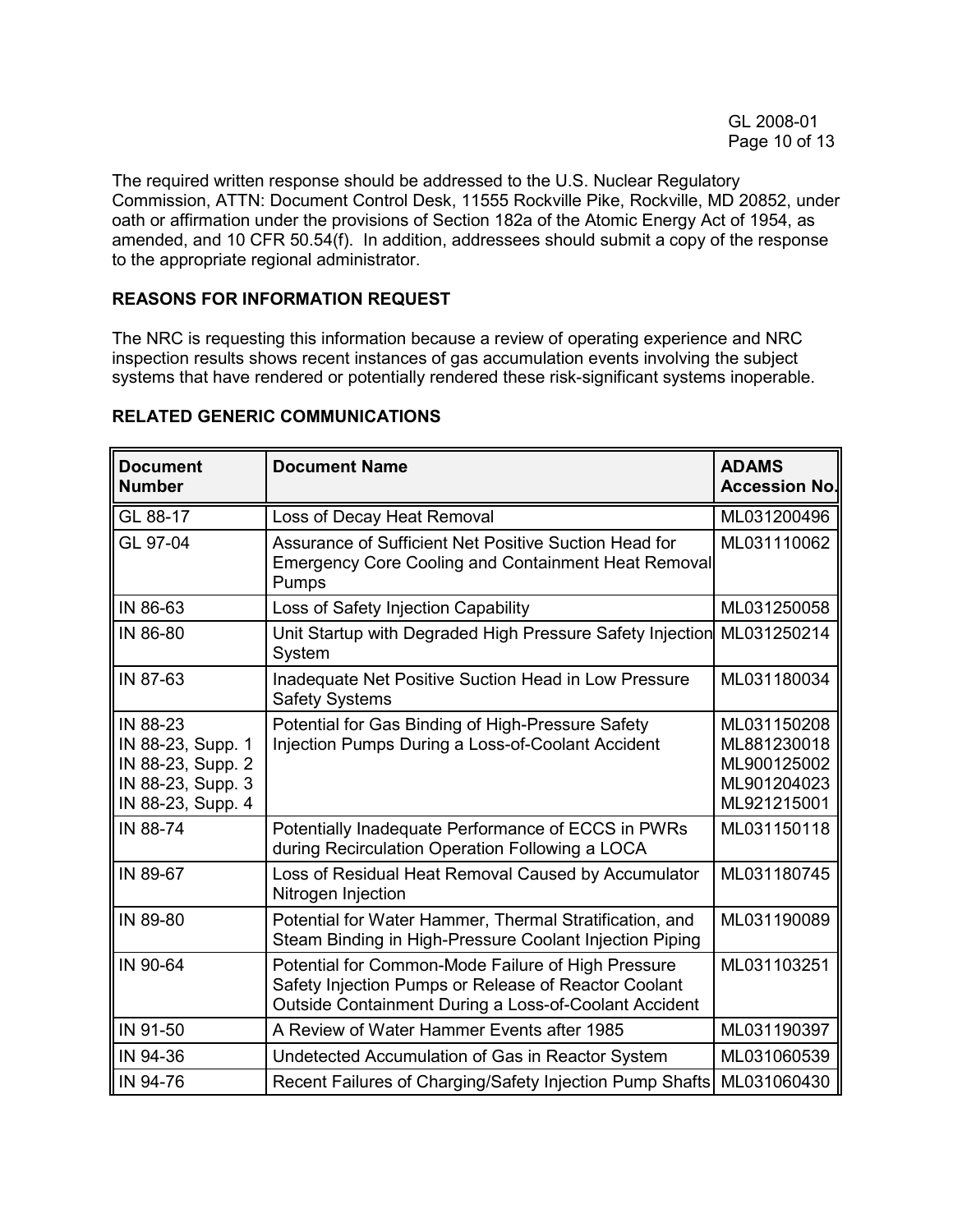| <b>Document</b><br><b>Number</b> | <b>Document Name</b>                                                                                                                           | <b>ADAMS</b><br><b>Accession No.</b> |
|----------------------------------|------------------------------------------------------------------------------------------------------------------------------------------------|--------------------------------------|
| IN 95-03                         | Loss of Reactor Coolant Inventory and Potential Loss of<br>Emergency Mitigation Functions While in a Shutdown<br>Condition                     | ML031060404                          |
| IN 96-55                         | Inadequate Net Positive Suction Head of Emergency<br>Core Cooling and Containment Heat Removal Pumps<br>under Design Basis Accident Conditions | ML031050598                          |
| IN 96-65                         | Undetected Accumulation of Gas in Reactor Coolant<br>System and Inaccurate Reactor Water Level Indication<br>During Shutdown                   | ML031050500                          |
| IN 97-38                         | Level-Sensing System Initiates Common-Mode Failure of<br><b>High Pressure Injection Pumps</b>                                                  | ML031050514                          |
| IN 97-40                         | Potential Nitrogen Accumulation Resulting from Back-<br>Leakage from Safety Injection Tanks                                                    | ML031050497                          |
| IN 98-40                         | Design Deficiencies Can Lead to Reduced ECCS Pump<br>Net Positive Suction Head During Design-Basis Accidents                                   | ML031040547                          |
| IN 02-15<br>IN 02-15 Supp. 1     | Potential Hydrogen Combustion Events in BWR Piping                                                                                             | ML020980466<br>ML031210054           |
| IN 02-18                         | Effect of Adding Gas Into Water Storage Tanks on the Net ML021570158<br>Positive Suction Head for Pumps                                        |                                      |
| IN 06-21                         | Operating Experience Regarding Entrainment of Air Into<br><b>Emergency Core Cooling and Containment Spray</b><br><b>Systems</b>                | ML062570468                          |

## **BACKFIT DISCUSSION**

Under the provisions of Section 182a of the Atomic Energy Act of 1954, as amended, this GL requests a review and appropriate resulting actions for the purpose of ensuring compliance with applicable existing requirements. No backfit is either intended or approved by the issuance of this GL. Therefore, the NRC staff has not performed a backfit analysis.

#### *FEDERAL REGISTER* **NOTIFICATION**

A notice of opportunity for public comment on this GL was published in the *Federal Register* (72 FR 29010) on May 23, 2007. The NRC received seven sets of comments, all from the nuclear industry. The NRC staff considered all comments that were received. The NRC staff's evaluation of the comments is publicly available through the NRC's ADAMS under Accession No. ML072410212.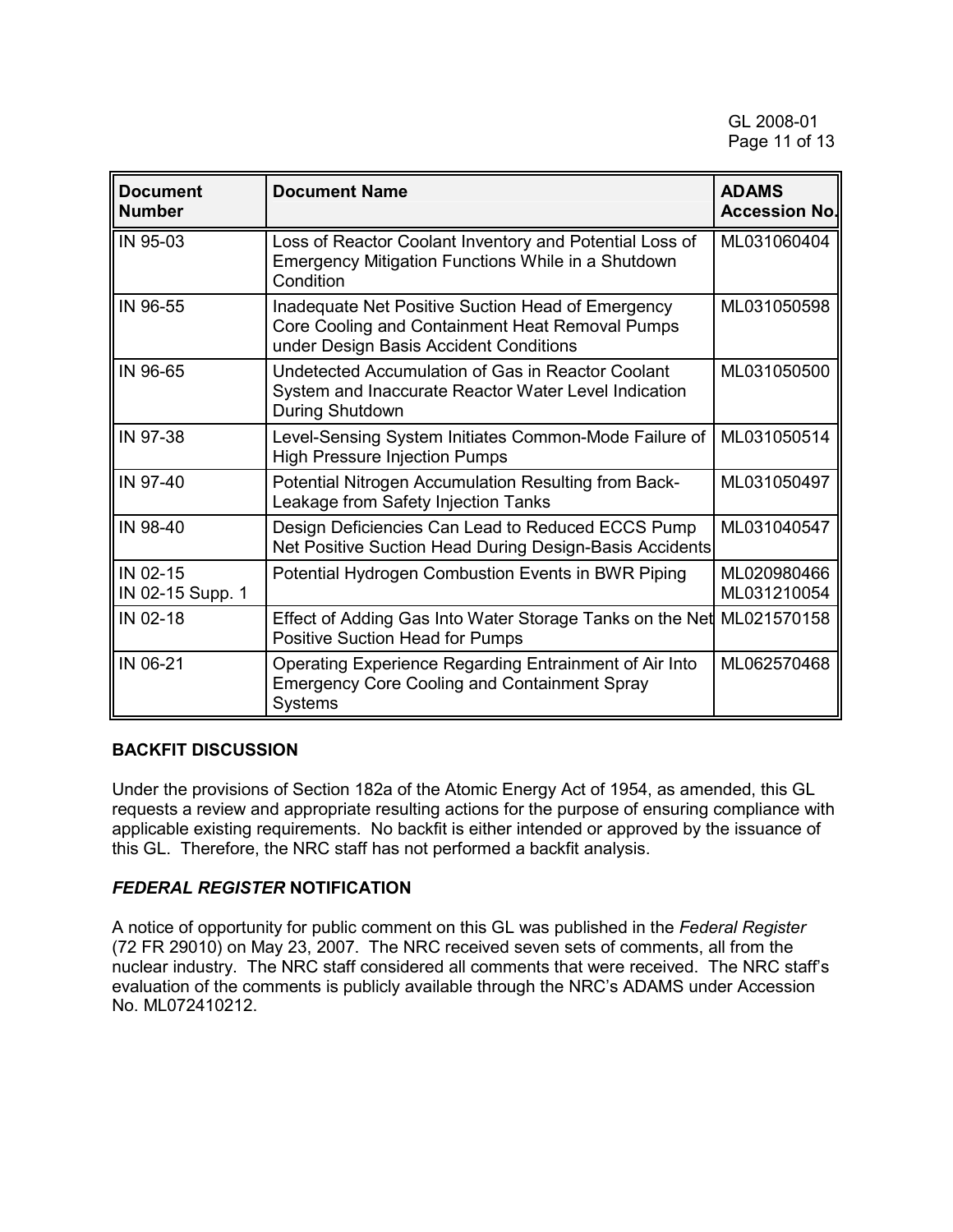### **CONGRESSIONAL REVIEW ACT**

The NRC has determined that this action is not subject to the Congressional Review Act.

### **PAPERWORK REDUCTION ACT STATEMENT**

This GL contains an information collection that is subject to the Paperwork Reduction Act of 1995 (44 U.S.C. 3501 *et seq*.). The Office of Management and Budget approved this information collection under clearance number 3150-0011 which expires on June 30, 2010.

The burden to the public for this mandatory information collection is estimated to average 300 hours per response, including the time for reviewing instructions, searching existing data sources, gathering and maintaining the data needed, and completing and reviewing the information collection.

Send comments on any aspect of this information collection, including suggestions for reducing the burden, to the Records and FOIA/Privacy Services Branch (T5-F52), U.S. Nuclear Regulatory Commission, Washington, DC 20555-0001, or by Internet electronic mail to infocollects@nrc.gov; and to the Desk Officer, Office of Information and Regulatory Affairs, NEOB-10202 (3150-0011), Office of Management and Budget, Washington, DC 20503.

#### Public Protection Notification

The NRC may not conduct or sponsor, and a person is not required to respond to, a request for information or an information collection requirement unless the requesting document displays a currently valid OMB control number.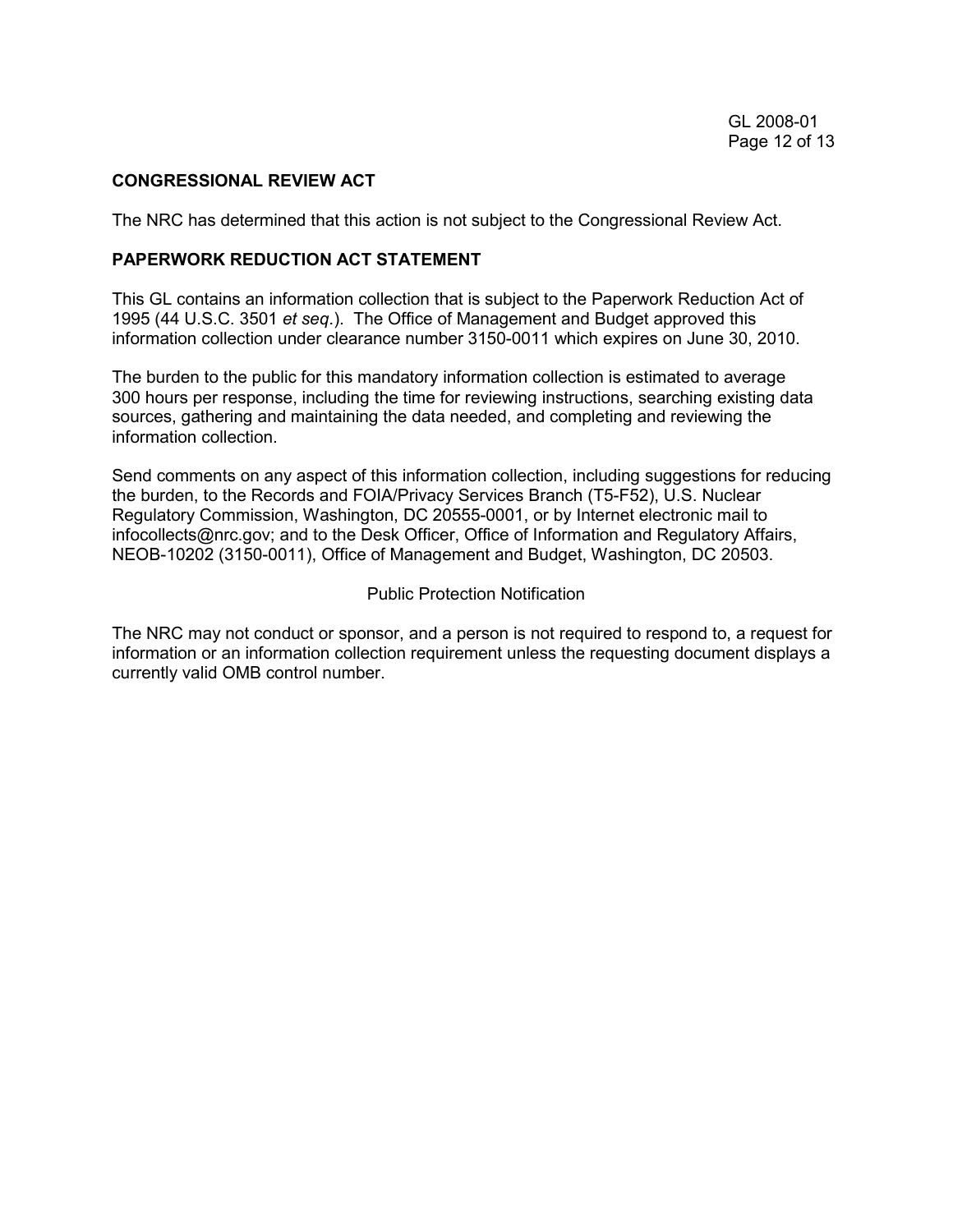#### **CONTACT**

Please direct any questions about this matter to the technical contact or the Lead Project Manager listed below, or to the appropriate Office of Nuclear Reactor Regulation (NRR) project manager.

### */RA by TQuay for/*

 Michael J. Case, Director Division of Policy and Rulemaking Office of Nuclear Reactor Regulation

Technical Contact: Warren C. Lyon, NRR/DSS 301-415-2897

Lead Project Manager: David P. Beaulieu, NRR/DPR 301-415-3243

Enclosure:

"Technical Considerations for Reasonably Assuring Emergency Core Cooling, Decay Heat Removal, and Containment Spray Systems Operability"

Note: NRC generic communications may be found on the NRC public Web site, http://www.nrc.gov, under Electronic Reading Room/Document Collections.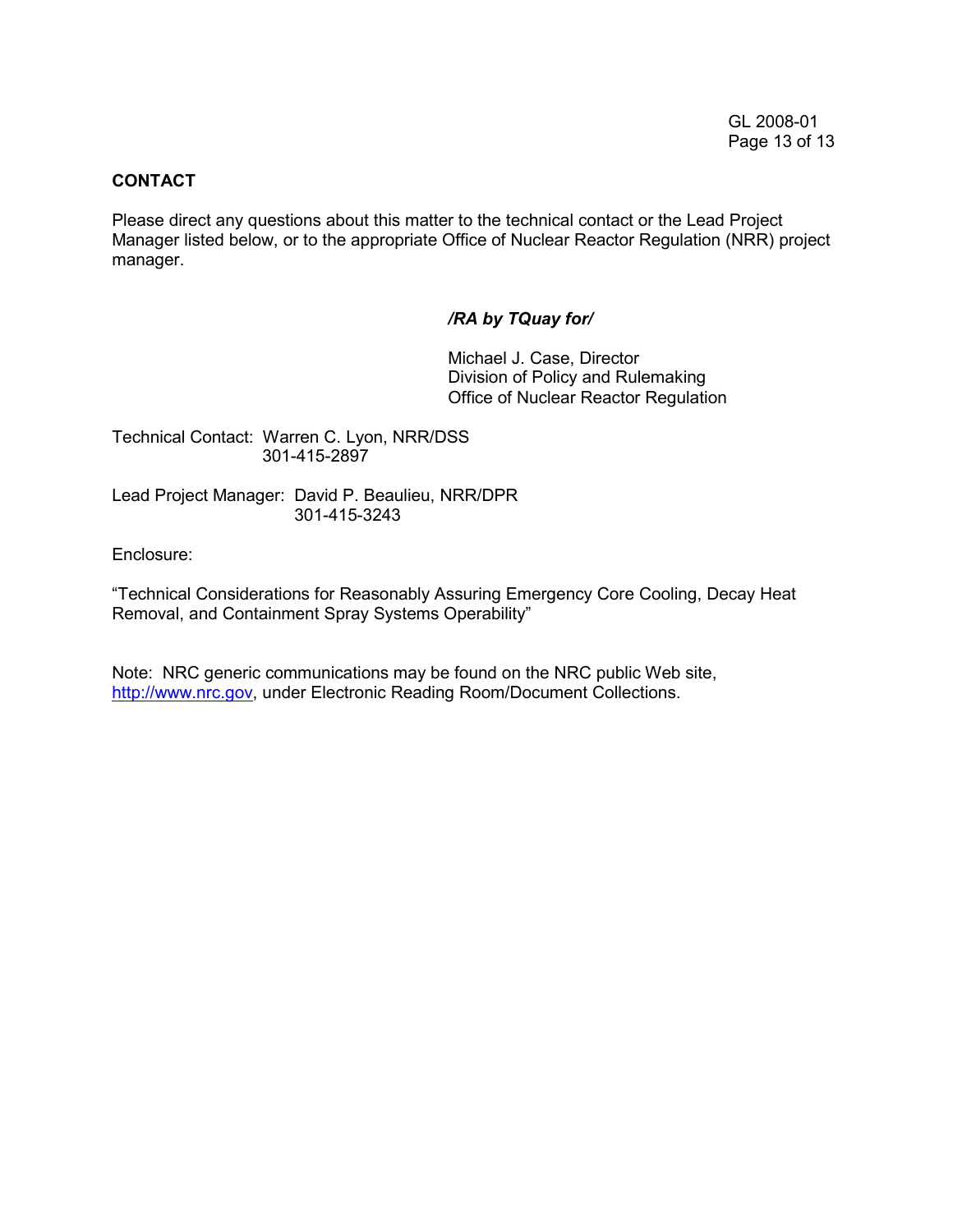#### **CONTACT**

Please direct any questions about this matter to the technical contact or the Lead Project Manager listed below, or to the appropriate Office of Nuclear Reactor Regulation (NRR) project manager.

#### */RA by TQuay for/*

 Michael J. Case, Director Division of Policy and Rulemaking Office of Nuclear Reactor Regulation

Technical Contact: Warren C. Lyon, NRR/DSS 301-415-2897

Lead Project Manager: David P. Beaulieu, NRR/DPR 301-415-3243

Enclosure:

"Technical Considerations for Reasonably Assuring Emergency Core Cooling, Decay Heat Removal, and Containment Spray Systems Operability"

Note: NRC generic communications may be found on the NRC public Web site, http://www.nrc.gov, under Electronic Reading Room/Document Collections.

#### DISTRIBUTION: GL File

|                     | ADAMS ACCESSION NUMBER: ML072910759 |                     | * concurred via email |                              |                        |
|---------------------|-------------------------------------|---------------------|-----------------------|------------------------------|------------------------|
|                     | <b>IOFFICE SRXB:DSS</b>             | <b>TECH EDITOR</b>  | PGCB:DPR              | <b>BC:SRXB:DSS</b>           | DD:DSS                 |
| <b>INAME</b>        | WLyon                               | LCulp*              | DBeaulieu             | GCranston                    | JWermiel               |
| <b>DATE</b>         | 12/03/2007                          | 10/24/2007          | 11/2/2007             | 11/09/2007                   | 12/03/2007             |
| <b>OFFICE D:DSS</b> |                                     | <b>BC:DIRS:IOEB</b> | BC:CPTB:DCI           | <b>BC:DIRS:ITSB</b>          | D:DORL                 |
| <b>INAME</b>        | WRuland                             | MRoss-Lee           | JMcHale               | TKobetz                      | CHaney (TMcGinty for)  |
| <b>DATE</b>         | 11/08/2007                          | 10/25/2007          | 10/24/2007            | 11/09/2007                   | 10/23/2007             |
| <b>OFFICE OE</b>    |                                     | OGC (NLO)           | OGC (SBREFA)          | lois                         | <b>PMDA</b>            |
| <b>INAME</b>        | NHilton (RStarkey for)              | EWilliamson         | TRothschild           | MJanney (CColburn for) LHill |                        |
| <b>DATE</b>         | 10/18/2007                          | 11/02/2007          | 10/15/2007            | 10/25/2007                   | 10/16/2007             |
| <b>OFFICEI</b>      | D:RES:DRA                           | LA:PGCB:DPR         | PGCB:DPR              | <b>BC:PGCB:DPR</b>           | D:DPR                  |
| <b>INAME</b>        | CLui*                               | <b>CHawes</b>       | AMarkley *            | <b>MMurphy</b>               | <b>TQuay for MCase</b> |
| <b>DATE</b>         | 10/24/2007                          | 11/15/2007          | 11/29/2007            | 12/03/2007                   | 12/03/2007             |

**OFFICIAL RECORD COPY**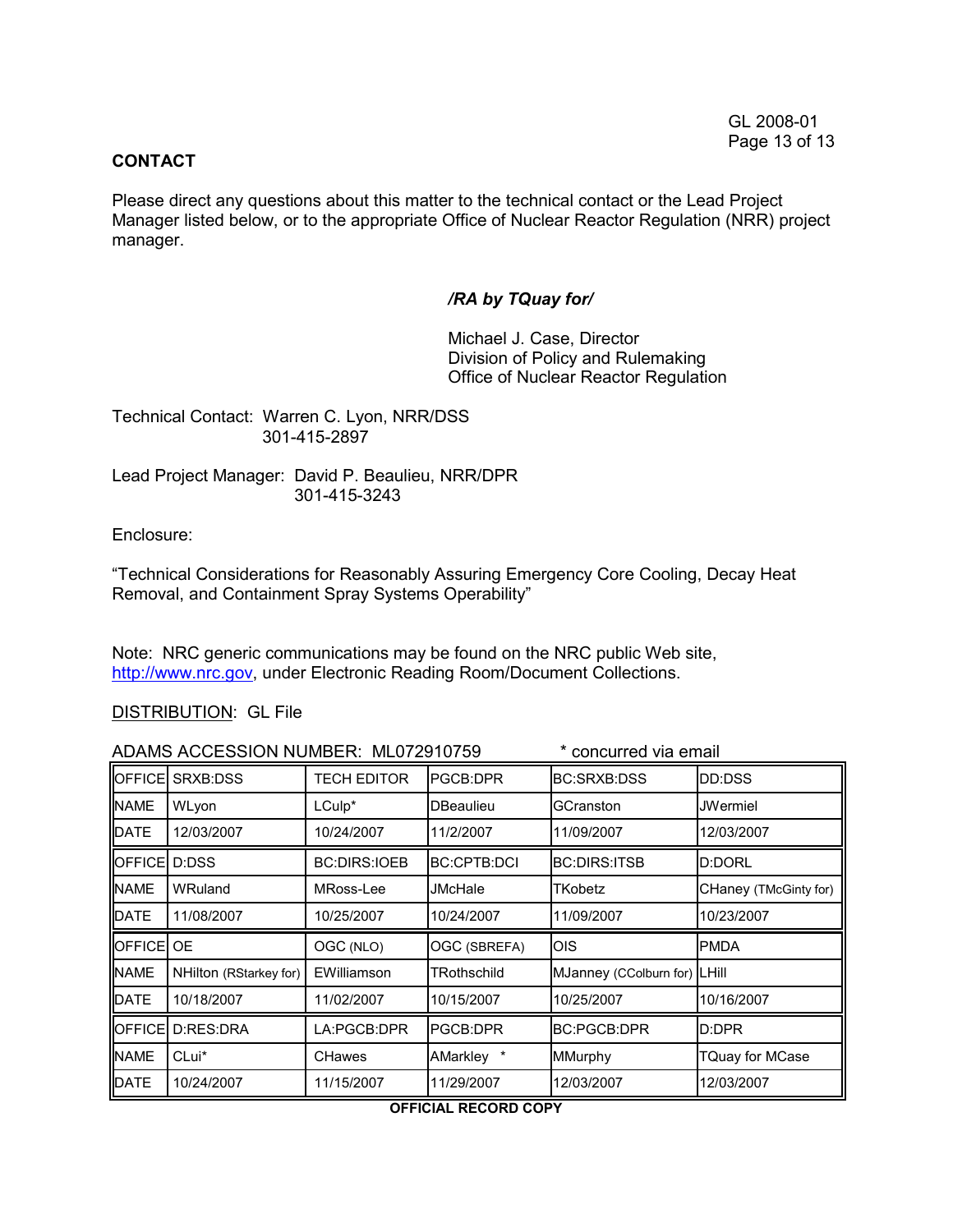# **Technical Considerations for Reasonably Assuring Emergency Core Cooling, Decay Heat Removal, and Containment Spray Systems Operability**

# **Overview**

This enclosure provides a discussion of some of the technical issues that should be considered when evaluating the design, operability, testing, and corrective actions for gas accumulation concerns in emergency core cooling, decay heat removal (DHR), and containment spray systems.

Gas accumulation in the subject nuclear power plant systems can cause water hammer, gas binding in pumps, and inadvertent relief valve actuation that may damage pumps, valves, piping, and supports and may lead to loss of system operability. Consequently, these systems are equipped with vents, and some of the subject systems have keep-full systems that are intended to avoid these problems by maintaining them full of water. However, as summarized in this generic letter (GL), history has shown that the subject systems, as designed and maintained, have been exposed to gas accumulations sufficient to cause potential and actual loss of operability. This enclosure provides insights that addressees should consider when responding to the GL.

The root causes of gas accumulation include poor designs that allow gas introduction and accumulation, licensees failing to properly fill and vent the system following drain-down or maintenance, ineffective controls on gas accumulation during operation, inappropriate technical specifications (TSs), and, in some cases, unanticipated problems with keep-full systems.

The correct objective of gas control measures is to limit the volume of gas accumulation to a quantity that does not jeopardize system operability. An acceptable volume depends on a variety of factors including, but not necessarily limited to, the location, the type of pump, the net positive suction head (NPSH) margin, the gas volume fraction at the pump impeller, and the flow rate. A gas volume downstream of an emergency core cooling system (ECCS) pump that would not cause a loss of system function might cause a pump failure if located upstream of the pump.

The amount and location of gas are important in addressing system operability. Additional work is necessary to develop realistic criteria to determine the amount of gas that could impact operability including the following:

- characterizations of the sources and rate of generation of gases in systems
- $\cdot$  ingestion of gas from tanks and recirculation sumps<sup>8</sup> (vortexing)

 <sup>8</sup>  ${}^{8}$ This includes potential gas accumulation downstream of containment emergency sump screens and postaccumulation transport.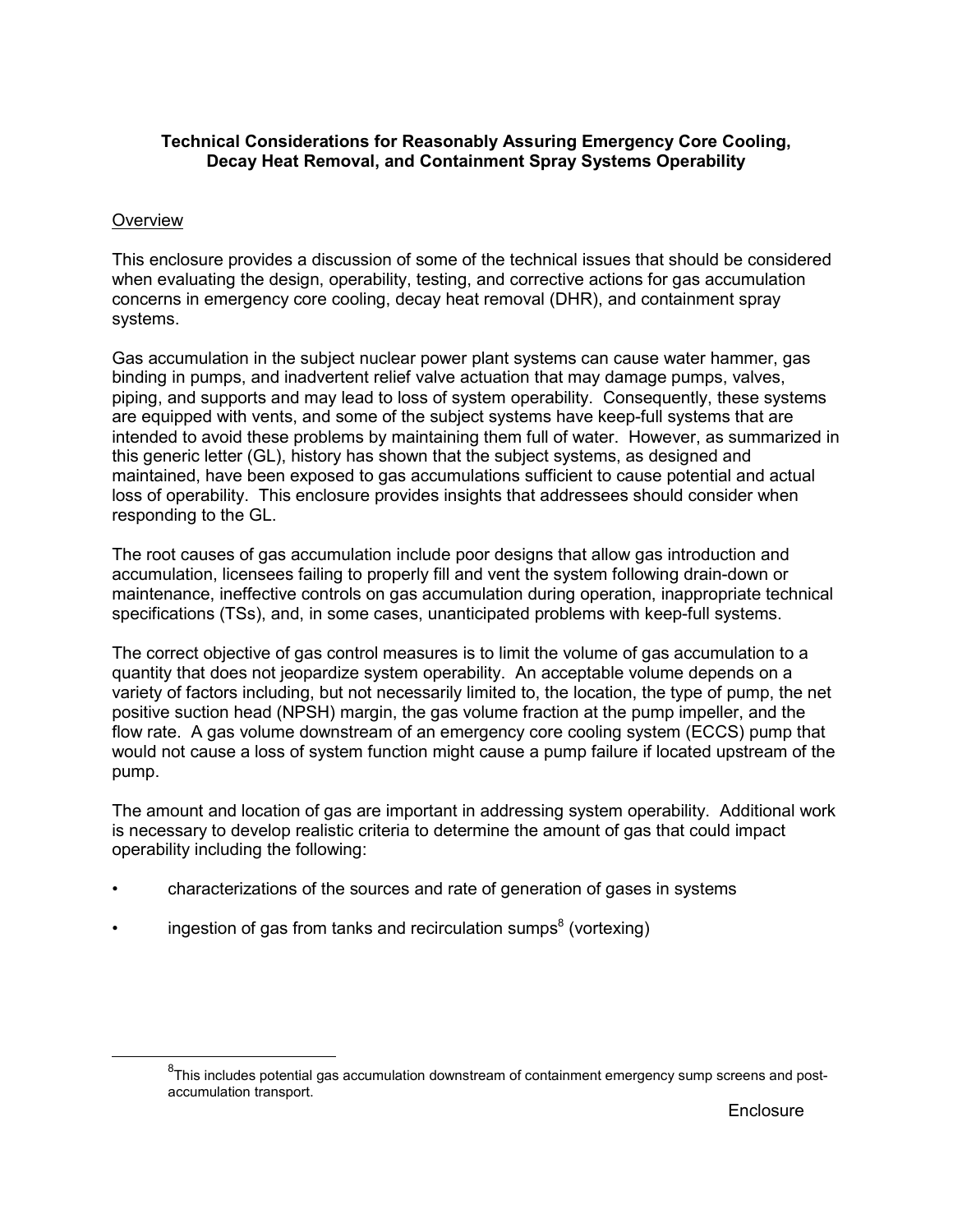- characterization of gas transport in the subject system piping as a function of system flow requirements
- allowable limits on ingested gas volume in pump suction piping to ensure pump operability, as well as for the pump discharge piping to alleviate water hammer concerns such as slamming check valves or a water cannon effect on the piping
- allowable limits on ingested gas volume to mitigate dynamic pressure pulsation
- development of guidance on the sequence of venting to prevent void formation in high points remote from the vent location
- identification of those portions of systems in which venting is unnecessary such as downstream of the containment spray isolation valve to the spray headers
- evaluation of gas detection techniques and the associated accuracies

This GL enclosure addresses the following six topics:

- (1) sources of gas
- qas accumulation locations
- (3) determination of gas quantity
- (4) water hammer and acceptable gas quantity
- (5) pump operation and acceptable gas quantity
- (6) control of gas
- (1) Sources of Gas

Some sources of gas include the following:

- leakage from accumulators
- leakage from the reactor coolant system (RCS)
- outgassing of dissolved gas because of a pressure reduction such as through control valves, orifices, and emergency sump screens, or because of elevation changes or venting
- draining, system realignments, incorrect maintenance procedures, and failure to follow procedures
- failure of level instruments to indicate correct level
- leakage through test header valves
- leakage through faulty vent system components when local pressure is less than the nominal downstream pressure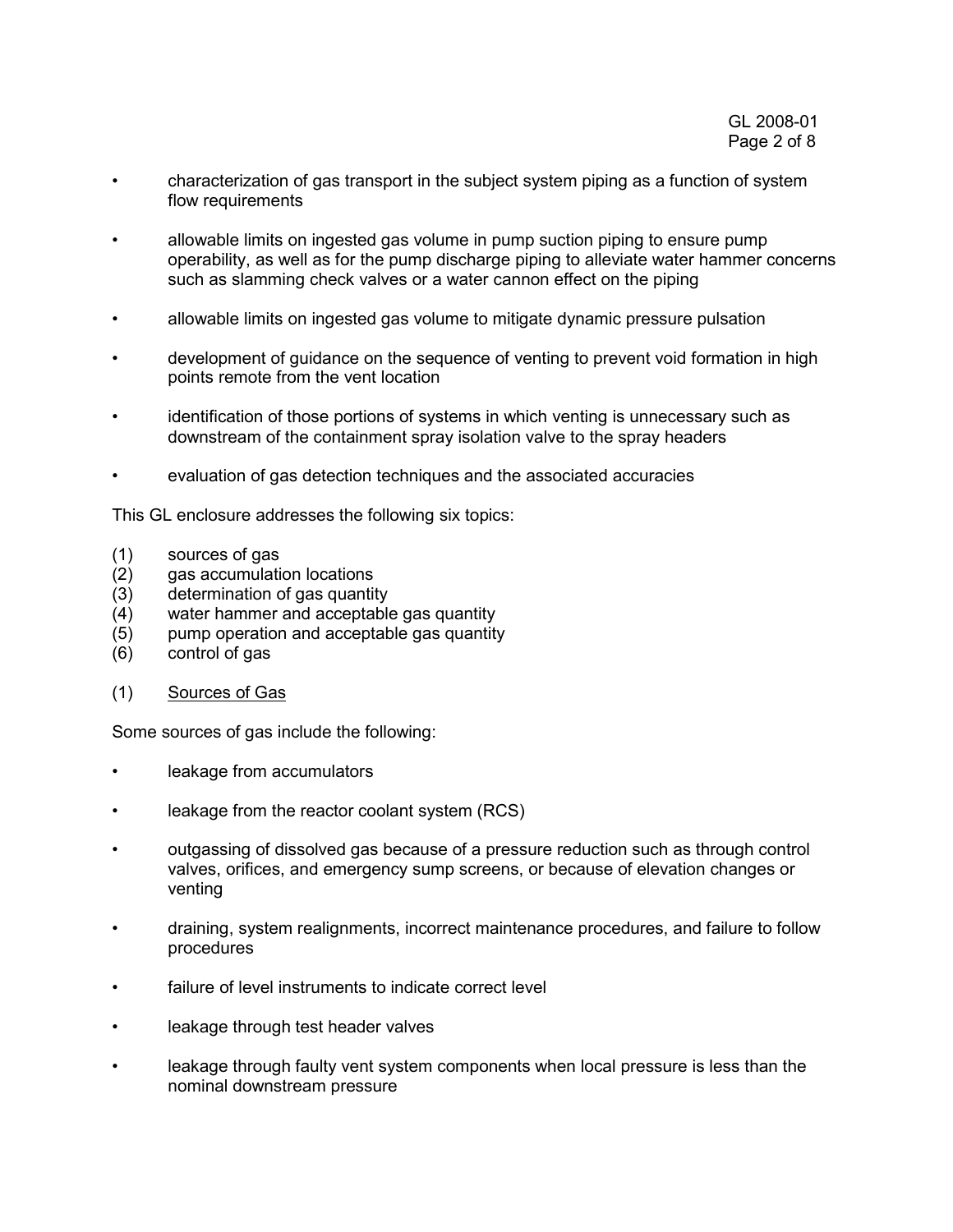- temperatures at or above saturation temperature
- vortexing in suction sources or gas introduced from suction sources

Gas in discharge piping can be an indicator of potential backleakage from high-pressure sources such as accumulators or the RCS, and the gas may have moved into the pumps and the pump suction piping. Such gas may have flowed through multiple closed in-series valves. For this reason, it is important to reassess gas accumulation conditions following system operations and valve manipulations. In addition, many plants have a dozen or more test valves that connect to a common header and provide multiple potential leak paths. For example, the gas accumulation rates at the Sequoyah Nuclear Plant were significantly reduced in 2002 by test header valve maintenance and, at Indian Point Energy Center Unit 2, the test header provided a leakage pathway through multiple closed valves into both high-pressure injection (HPI) lines in January 2005.

Some pressurized-water reactors (PWRs) have experienced gas accumulation due to outgassing in charging pump bypass orifices. Installing multiple-stage orifices essentially eliminated the problem by reducing the pressure drop at each orifice to reduce or eliminate nonequilibrium conditions that caused local gas generation.

### (2) Gas Accumulation Locations

Some locations where gas can accumulate include the following:

- in high points in pipe runs, including elevation variation in nominally horizontal pipes
- under closed valves
- $\cdot$  in DHR<sup>9</sup> system heat exchanger U-tubes
- in horizontal pipe diameter transitions that introduce traps at the top of the larger pipe
- in tees where gas in flowing water can pass into a stagnant pipe where it accumulates
- in valve bonnets
- in pump casings
- in piping when the temperature is at or above the saturation temperature

Some locations, such as tees, horizontal pipes, and valve bonnets, are commonly overlooked. Gas accumulation resulting from the separation of liquid and gas at a tee has caused significant problems. In some PWRs, gas accumulates under the isolation valve in the crossover piping between the DHR pump discharge to the suction of the HPI pumps where there are no vents.

 $\overline{\qquad \qquad }$  9  $<sup>9</sup>$ DHR, residual heat removal, and shutdown cooling are common names for systems used to cool the</sup> reactor coolant system (RCS) during some phases of shutdown operation.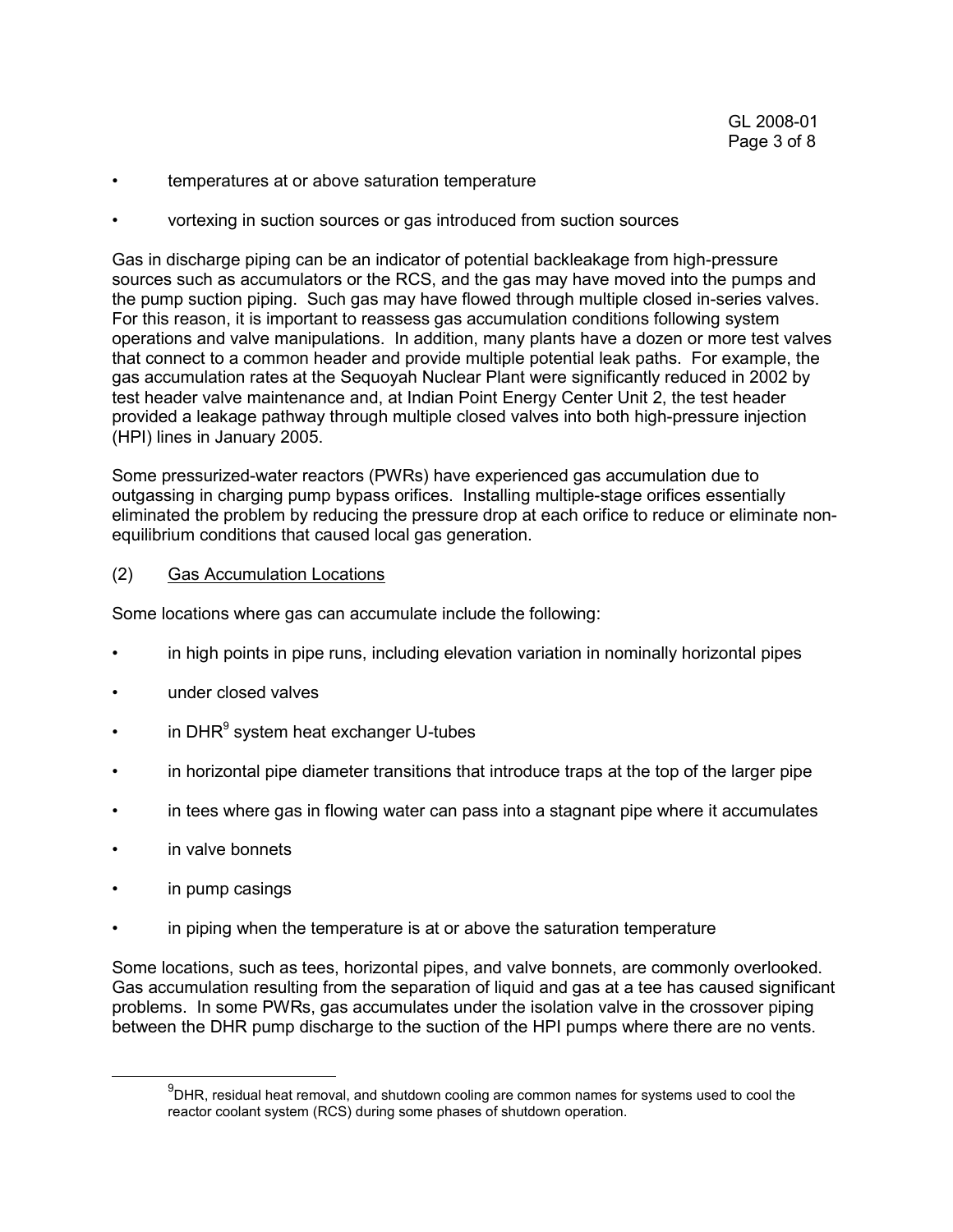The crossover piping is especially vulnerable because system testing usually does not involve flow through that location and licensees may not have correctly determined the acceptable gas volume. Furthermore, some TS surveillance requirements (SRs) do not specify suction piping. Often, licensees consider the crossover piping as suction piping that does not have to be checked for gas.

Gas accumulation can be exacerbated by failure to adequately determine actual system high points and failure to have vents where gas accumulates. For example, plant isometric drawings sometimes indicate that a length of pipe is horizontal, but an in-plant examination may reveal that the pipe is sloped, sometimes by several inches. This is an important consideration for vent locations and for using ultrasonic testing (UT) to determine gas volume.

### (3) Determination of Gas Quantity

Some common methods to determine gas quantity in the subject systems are to measure the volume of gas released through vents or to determine the gas volume by UT.

Some hard-piped vents exhaust at a remote location or into a vent manifold where it is difficult to determine whether any gas was released. Closed systems may have sight glasses for observing bubbles. When the flow rate is adequate to force the gas from the high point down through the vent line to a clean sight glass, and the venting period is long enough for the gas to have traveled through the sight glass, personnel can tell if all gas has been removed. However, it is difficult to accurately determine the volume of gas removed. In some cases, vent flow is passed into a test header with a flow meter, but the accuracy of this method of determining gas quantity is difficult to establish. Vents consisting of a valve with a removable blind flange immediately downstream of the valve allow the effluent to be observed and are often used in conjunction with other means to determine the vented volume. Procedures should cover venting and post-venting actions such as recording observations and/or gas volumes and should ensure a followup if specified criteria related to the gas volume are not met.

Several conditions may effect the accuracy of a vented volume determination. In some locations, venting changes the pressure, and a volume estimate based on venting time may therefore be in error because the venting rate is not constant. In some cases, opening and closing or repositioning the throttle valve during venting may affect timing. Gas and water vapor released from the liquid during depressurization may also affect volume determinations. Saturated water vapor will superheat when pressure decreases and will condense if exposed to a temperature below the saturation temperature. Saturated water may boil during venting when pressure is decreased. These conditions may result in a misleading assessment of gas quantity if the behavior is not recognized.

Other methods of determining gas volume are available. UT can provide accurate gas volumes regardless of vent locations. A known volume of water can be injected into an isolated section of piping (or a heat exchanger) and the void can then be calculated from the known pressures and injected volume. Another method is to record DHR system flow rate behavior immediately following pump start to estimate gas volume in the DHR system discharge piping. NRC Special Inspection Report 50-400/02-06 stated that this method is useful in determining whether the DHR heat exchangers are void free. This was used at Sequoyah where, when a DHR pump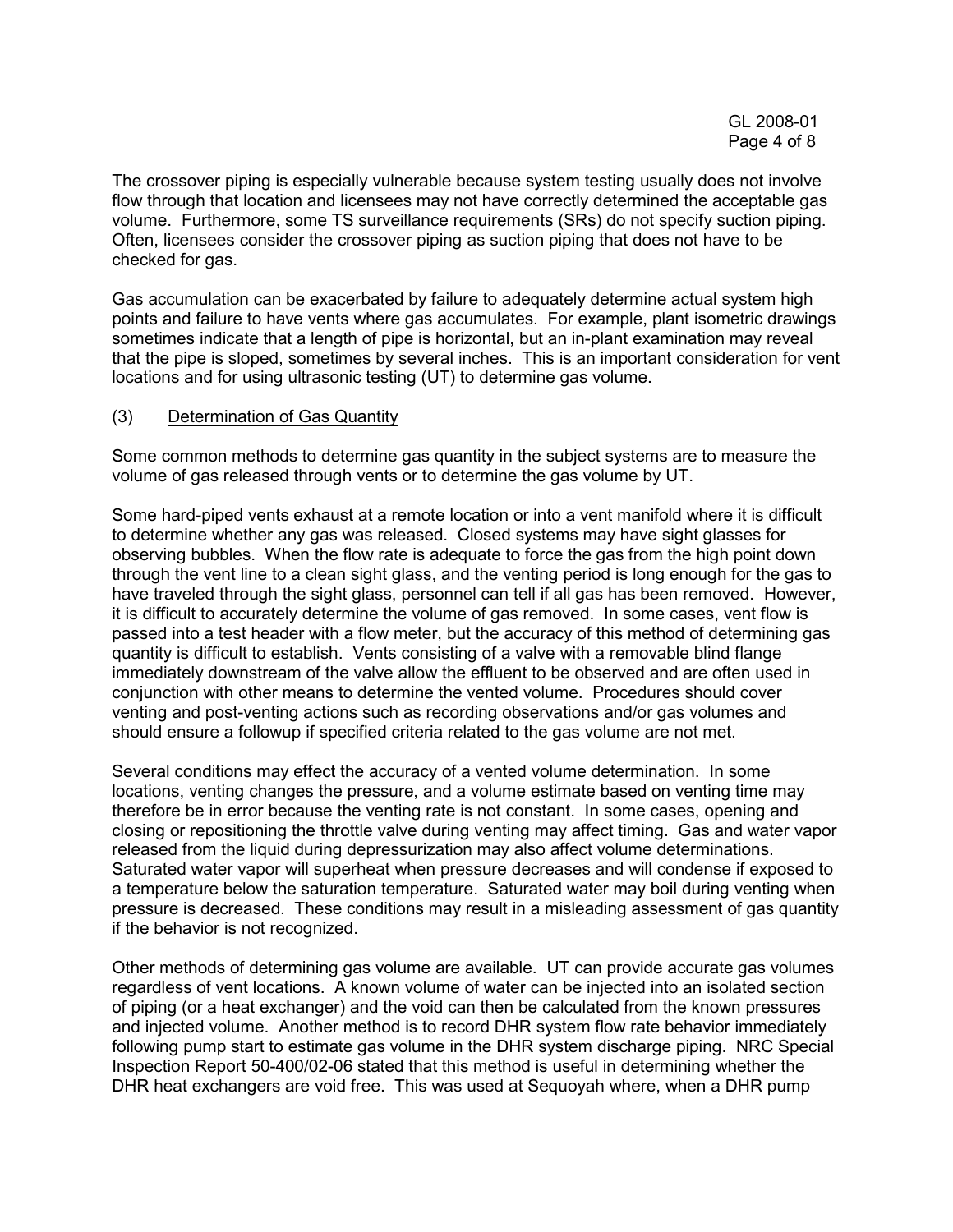was started for testing with the DHR system configured for injection into the RCS, the flow rate indicated on a local gauge immediately downstream of the DHR pump should increase approximately linearly for the first 8 seconds as the minimum flow line flow control valve opens and should then level off at approximately 550 gallons per minute (gpm) if there is no gas volume downstream of the pump. In this case, there would be no actual injection since the RCS pressure was higher than the DHR system pump discharge pressure and the flow was through the minimum flow line. With gas present, the flow rate would increase more rapidly to a value greater than approximately 550 gpm and then decrease to approximately 550 gpm within roughly 20 seconds.

The accuracy necessary for void determination is also of interest. An approximate void determination method will be adequate when the anticipated void is significantly removed from an operability concern based on the historical record and, in that case, recording a parameter that is indicative of the void quantity would be sufficient. Anticipation of more significant voids, sudden increases in void accumulation rate, or observation of other plant behavior such as decreasing accumulator level may require more accurate means to obtain the void size and/or a reduction in time between surveillances<sup>10</sup>.

With respect to accuracy, UT can provide a quantitative datum that, when considered in combination with temperature and pressure within a pipe, will yield an accurate void volume. Use of vent valves to obtain a pre-test void volume is more difficult and is often more qualitative. Time to vent to obtain a clear liquid stream, with an acceptance criterion conservatively determined from a correlation of vent time to an acceptable volume for each vent location, may be adequate for trending purposes when anticipated vented volumes are clearly well removed from a region of concern. Volumes that are close to impacting operability may require more sophisticated measurement and may indicate that corrective action is necessary to reduce the gas accumulation rate.

## (4) Water Hammer and Acceptable Gas Quantity

A principal water-hammer concern is the sudden pressure increase in the pump discharge piping and associated components when systems are put into service. Another concern is pressurization of the DHR system when it is initially connected to the RCS when the RCS pressure is near the DHR system relief valve set pressure. A small pressure perturbation because of a minor water hammer can open DHR system relief valves, which then might fail to close. The relief valve reseating pressure could be less than the RCS pressure, which complicates recovery. Therefore, it is particularly important to initiate DHR system operation by a process that minimizes the potential to cause a pressure pulse. However, application of such techniques must be carefully considered if used for performing surveillances to assess operability. During testing, any proceduralized deviation from normal system operation must be evaluated for the potential to cause unacceptable preconditioning. If the ECCS must start and operate under accident conditions without benefit of pressure-pulse-reducing techniques, then it should be tested in a manner that demonstrates it is capable of doing so without those techniques.

 $10$ <sup>10</sup> Item (6) discusses the variation of time between surveillances.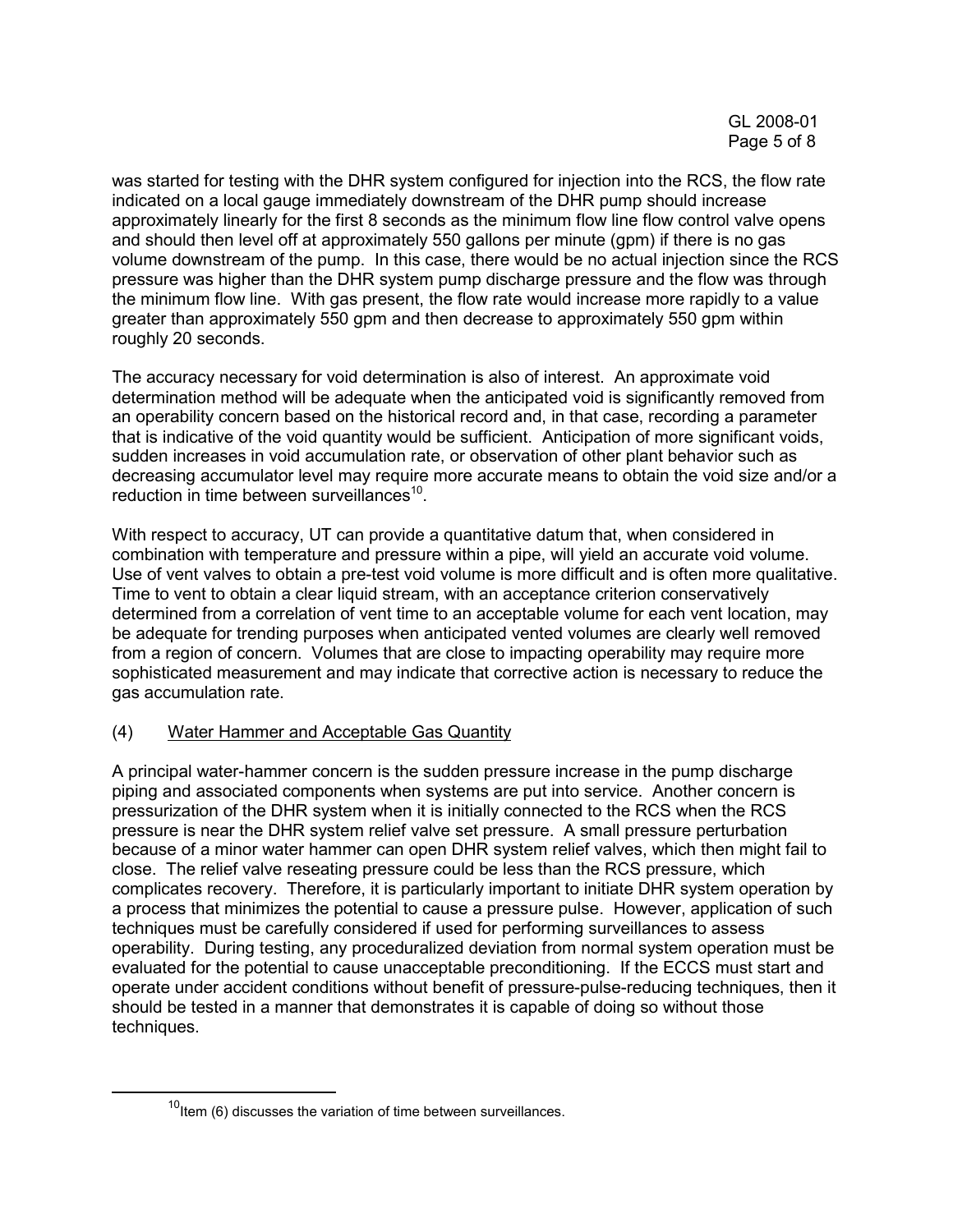#### (5) Pump Operation and Acceptable Gas Quantity

The amount of gas that can be ingested without a significant impact on pump operability and reliability is not well established. It is known to depend on pump design, gas dispersion, and flow rate. The presence of gas is undesirable because gas may initiate a long-term failure mechanism such as shaft fatigue, wear ring degradation, bearing wear, or seal wear. Unfortunately, a no-gas condition during initial pump operation or following alignment changes often cannot be ensured in practice, and the operational goal should be to minimize the amount of gas consistent with the requirement that operability must be reasonably assured.

A single-stage pump, such as a DHR system pump with significant clearances between moving parts, can often withstand a large slug of gas that completely stops flow, and the pump may be restored to operation when the gas is removed. However, in some cases, physical pump failure has occurred after ingesting gas. A similar no-flow or reduced-flow condition with a multistage pump that has close tolerances between moving parts, such as the multi-stage pumps used in the ECCS, will likely cause permanent damage.

All pumps will exhibit a loss of developed head when exposed to gas at the pump impeller. The following general conclusions appear reasonable for single-stage pumps that are operating at close to rated flow rate:

- Less than about 0.5 to 1 percent gas by volume at the impeller may not have a significant effect on pump head.
- Pump head may be degraded with 1 to 2 percent gas by volume.

-

- Some pumps may fail to provide significant head at 5 percent gas by volume.
- Most pumps may fail to provide significant head at 10 percent gas by volume.

However, these percentages are a function of flow rate. With respect to developed head, NUREG/CR-2792<sup>11</sup> states that expert opinions on the level of gas ingestion giving negligible degradation ranged from 1 to 3 percent. These experts generally agreed that for flow rates less than 50 percent at best efficiency, the presence of gas might cause gas binding that would not occur at full flow in some pump designs. The experts apparently agreed that gas in the suction lines increased NPSH requirements, but no quantitative data were found. NUREG/CR-2792 also identified a problem that does not appear to be widely recognized. At reduced flow rates with gas ingestion rates that are not normally a problem, gas can accumulate with time and the pump can eventually become gas bound. According to NUREG/CR-2792, this is possible with less than 2 percent gas by volume at low flow rates. Gas binding because of this effect is a potential concern since ECCS pumps are often initially operated at low flow rates when the gas volume passing through the pump may be at a maximum.

<sup>&</sup>lt;sup>11</sup> Kamath, P. S., et al., "An Assessment of Residual Heat Removal and Containment Spray Pump Performance Under Air and Debris Ingesting Conditions," Creare, Inc., NUREG/CR-2792.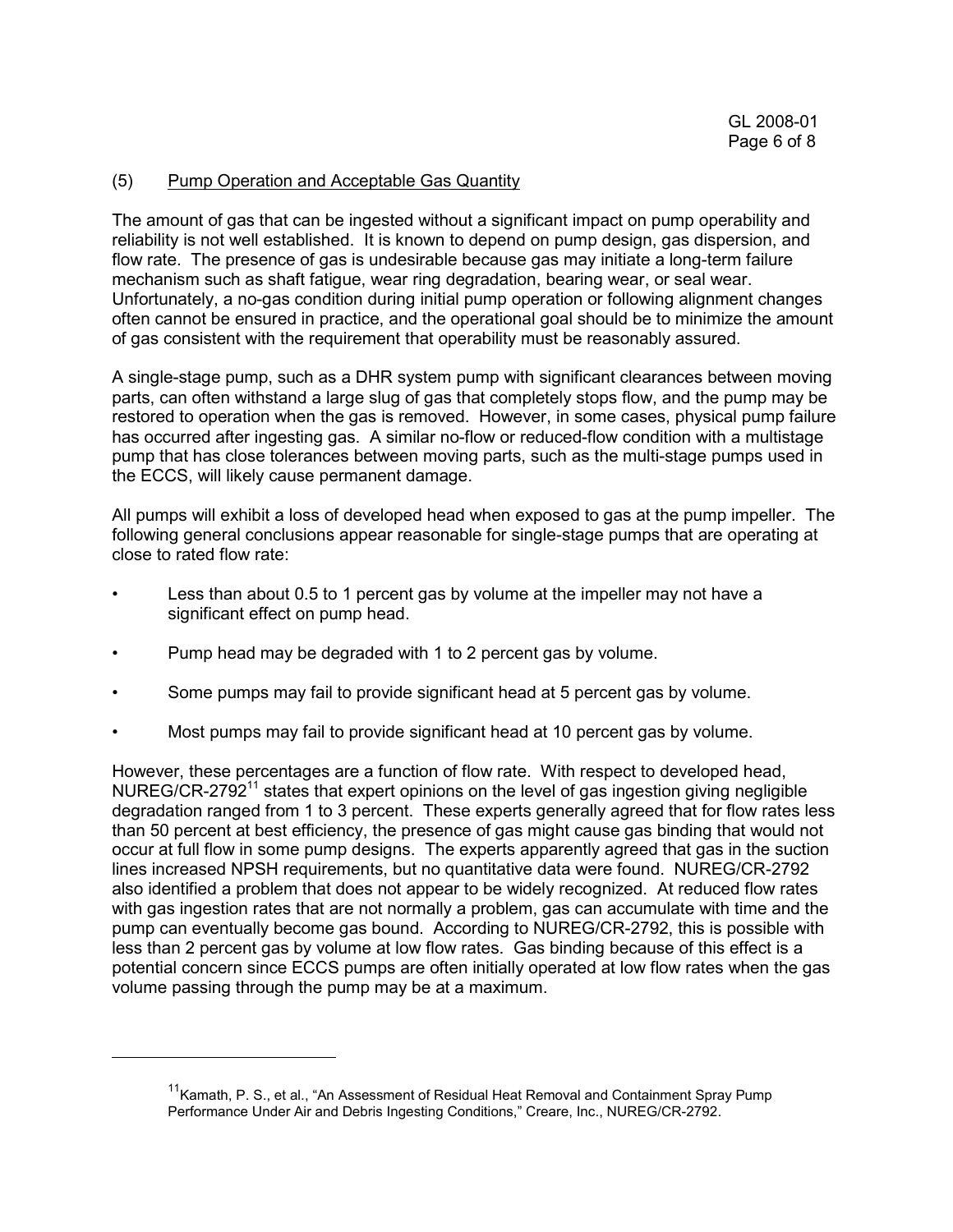There is some evidence that a multistage pump can tolerate a higher fraction of incoming gas than a single-stage pump without completely losing developed head. This characteristic is attributed to compression of the gas in the early stages so that later stages are exposed to a lower void fraction and consequently continue to develop head. However, this is only true if the flow rate remains a substantial fraction of the best efficiency flow rate. A reduced flow rate may result in pump damage that makes the pump non-functional. For example, in large break lossof-coolant accidents (LOCAs) where there is little backpressure, the high-pressure ECCS pumps may continue to function with a substantial void fraction at the first stage impeller, but the high backpressure associated with small LOCAs could cause pump damage at the same void fraction.

There is concern that more than 5 percent gas passing through a multistage pump may result in impeller load imbalance that could bend the shaft or initiate shaft cracks, although this did not occur in tests conducted by Palo Verde Nuclear Generating Station in 2004, where flow rates remained high. If such damage occurred, it is not clear how long the pump would continue to operate. Moreover, such damage may not be evident from developed head tests or pump vibration observation. On the other hand, a few cubic feet of finely dispersed 2 percent gas by volume, although undesirable in a multistage pump, may not cause pump damage that is immediately evident if the exposure time was short, pump flow rate remained high, and the exposure did not occur repeatedly.

These considerations lead to the conclusion that the commonly used limit of 5 percent gas into pumps may be reasonable only if a substantial flow rate can be ensured. For low flow rates, it may be a nonconservative limit. Furthermore, such gas percentages are undesirable because of the potential to cause damage to the pump.

## (6) Control of Gas

Venting for a fixed time at what are perceived as local high points is often performed to satisfy TS SRs to ensure that gas accumulation in the ECCS and DHR system will not jeopardize operation. However, the SR should reasonably ensure that gas has not affected operability and will not likely accumulate in sufficient quantity to jeopardize operability before the next surveillance. Venting is sometimes performed where the effluent cannot be directly observed. The venting times are sometimes specified, but they may be too short for an unexpectedly large gas accumulation. In such cases, effective corrective actions may include modifying vents to accommodate direct observation and providing actions keyed to the observed venting results.

Although the subject systems are often susceptible to gas accumulation, all plants may not have vent valves at one or more system high points. Furthermore, vents in long, nominally horizontal pipes might not be completely effective in eliminating gas. Licensees have also found vents that were supposed to be installed at a high point but were actually installed at a different location. Where high points are not vented, the important questions are whether the licensee is aware of the potential problems, whether the licensee's controls and practices sufficiently reflect this awareness, and whether modifications should be accomplished. For example, where vents are not installed at high points, UT measurements can provide a check for gas, and a high flow rate may be useful to ensure that gas has been swept from high points. In other cases, design modifications, such as adding vent valves, may be a reasonable approach to problem